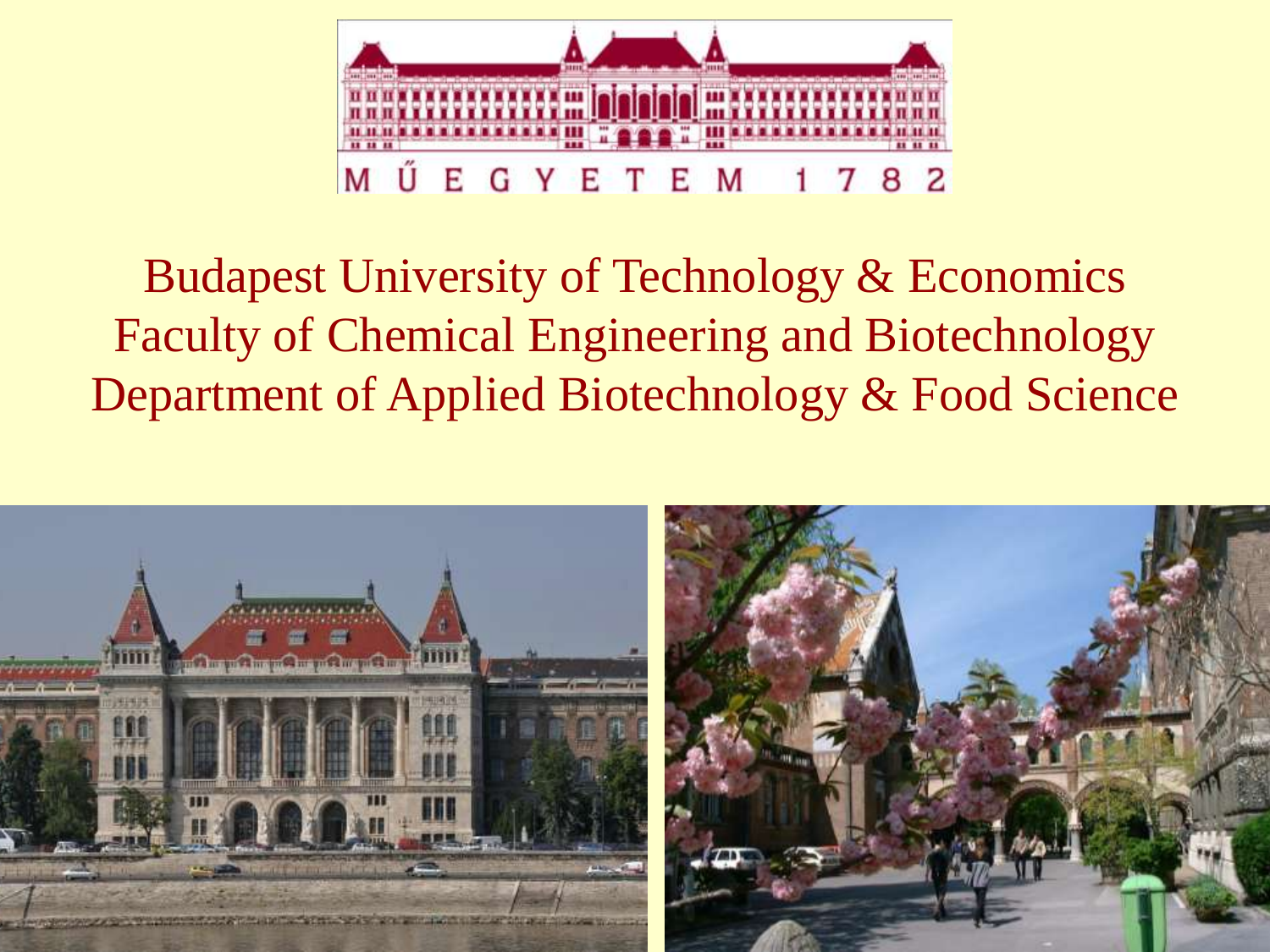**BME** is the most significant University of Technology in Hungary, and it is one of the oldest Institutes of Technology in the world. BME was the first institute in Europe to train engineers at university level. It was founded in 1782. It has 1,100 employees and 24,000 students.

Eight faculties:

Civil Engineering (1782) Mechanical Engineering (1871) Architecture (1873) Chemical Engineering and Biotechnology (1873) Electrical Engineering and Informatics (1949) Transportation Engineering (1955) Natural Sciences (1998) Economic and Social Sciences (1998)

### Nobel-prize holders:

Dénes Gábor, inventor of holography: 1971 Nobel Prize in Physics George Oláh: 1994 Nobel Prize in Chemistry Wigner Jenő: 1963 Nobel Prize in Physics Fülöp von Lénárd: 1905 Nobel Prize in Physics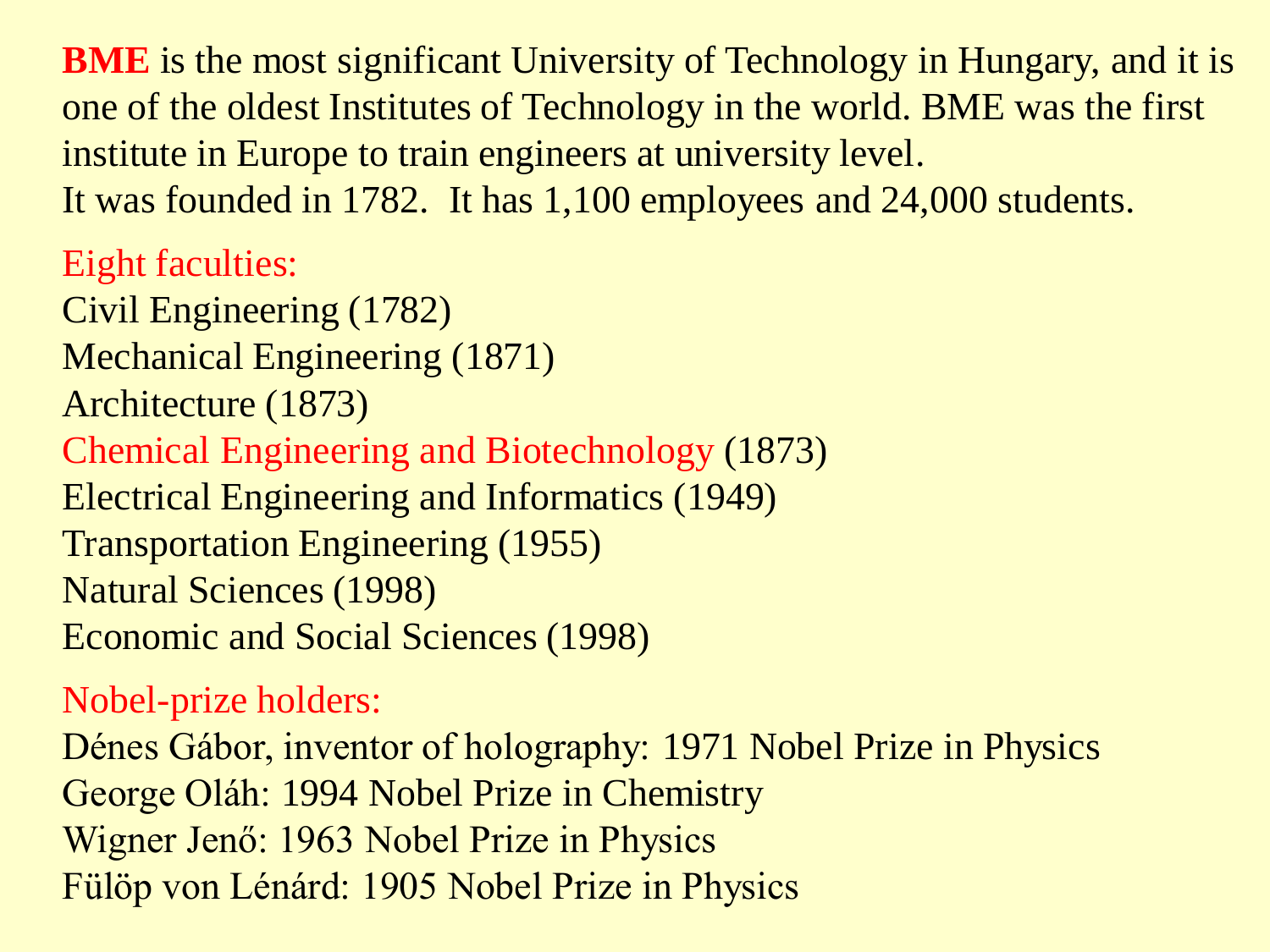Faculty of Chemical Engineering and Biotechnology Chemical engineering (first diploma:1907) Bioengineering (1976) Environmental engineering (1999).

Department of Applied Biotechnology and Food Science Founded in 1909 as the Department of Agrochemistry and Soil Science, later it was called Agricultural Chemical Technology, covering biotechnology from the very beginning.

The building is the oldest building of the University from 1904.

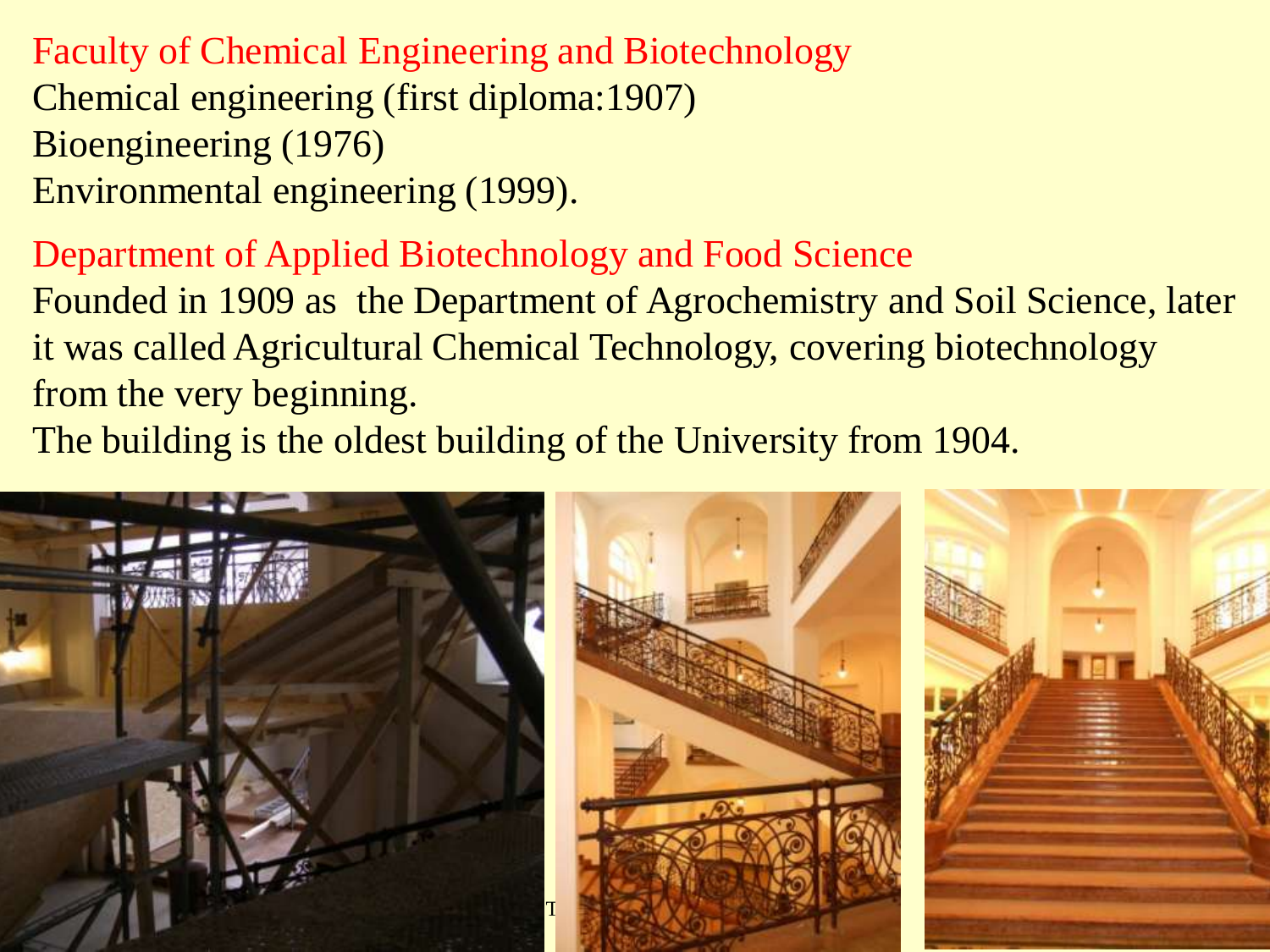

**New York Street, 1115000**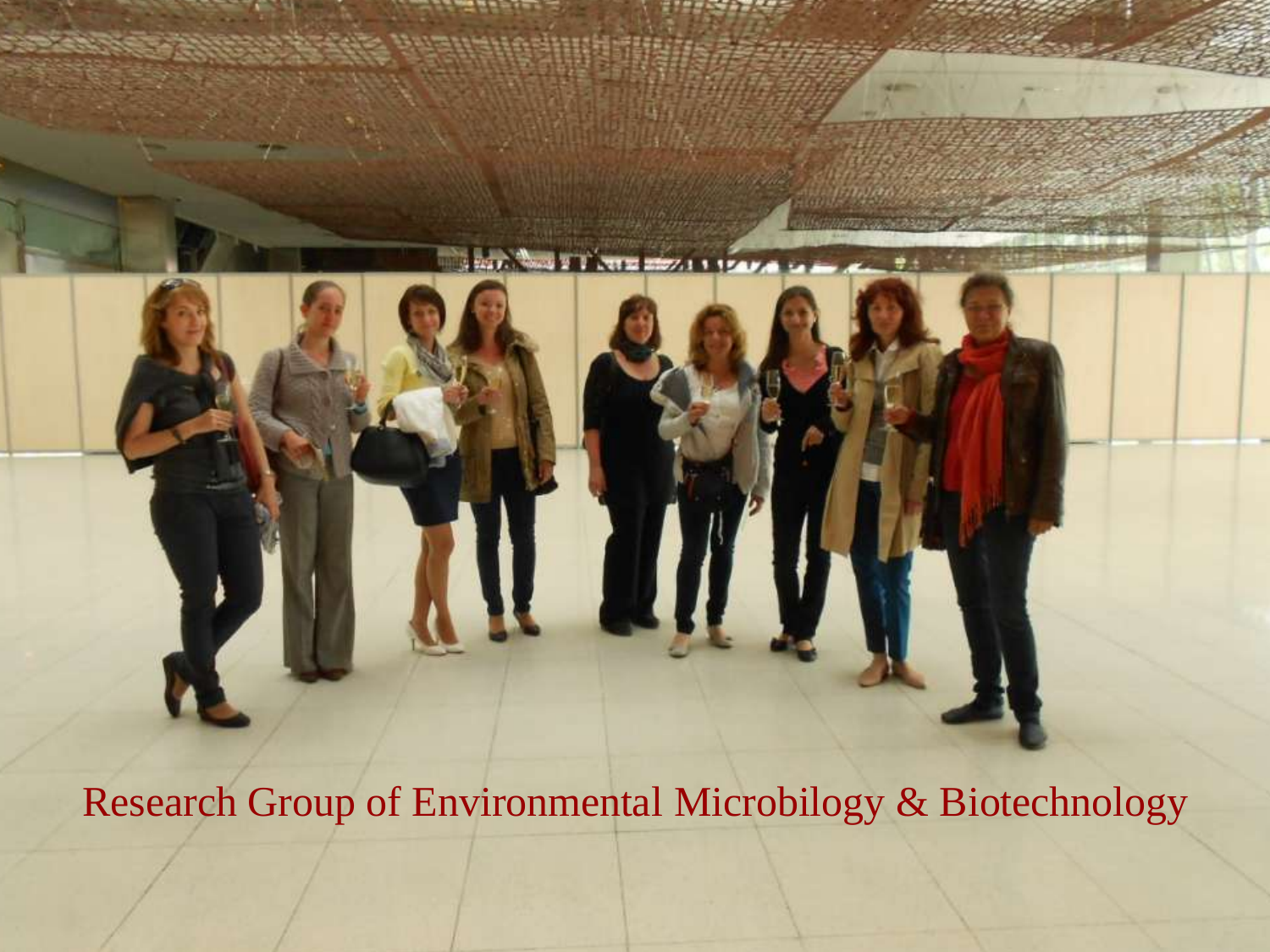### Biotechnology in environmental science and technology

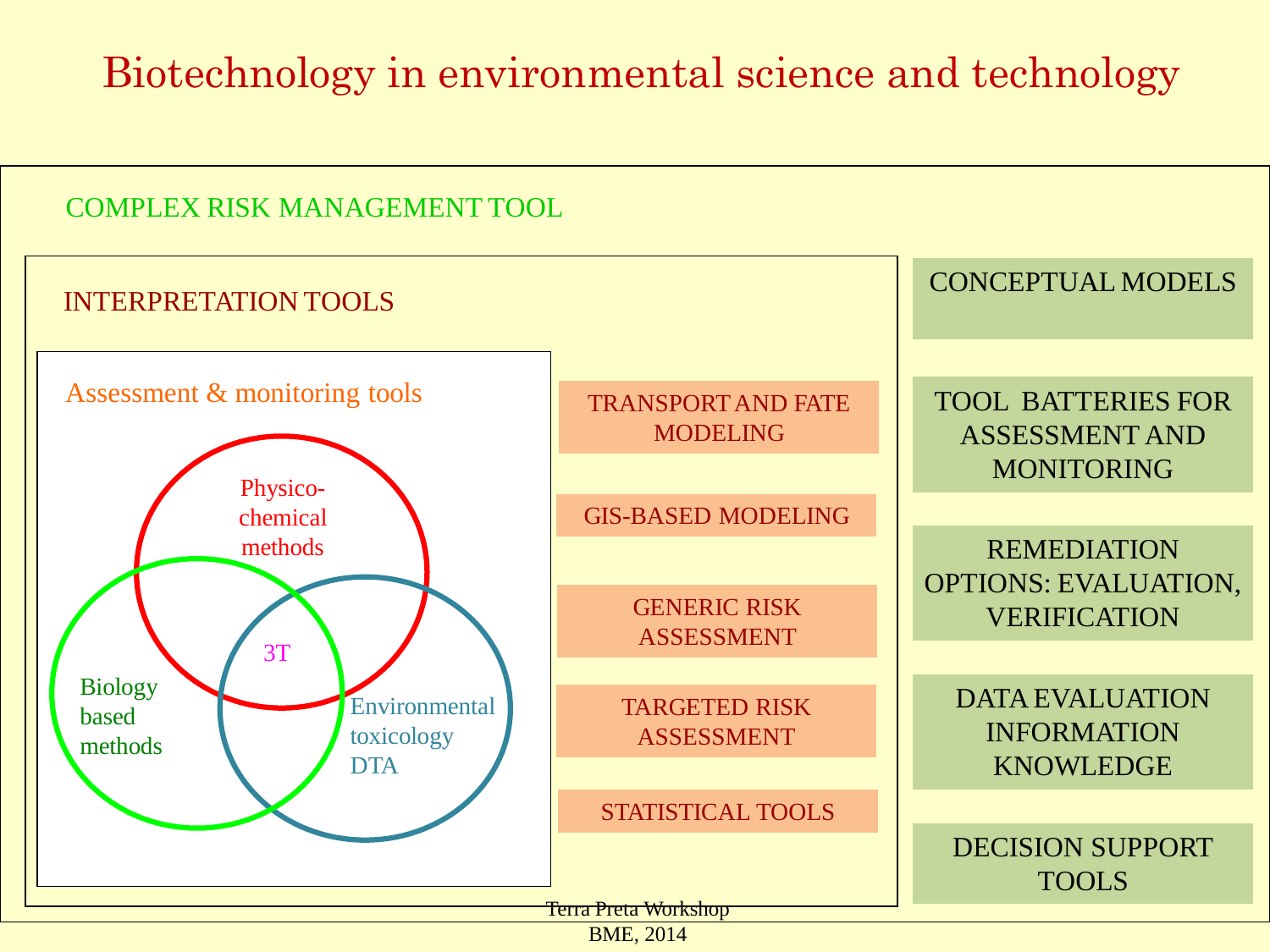

#### Distance from the real ecosystem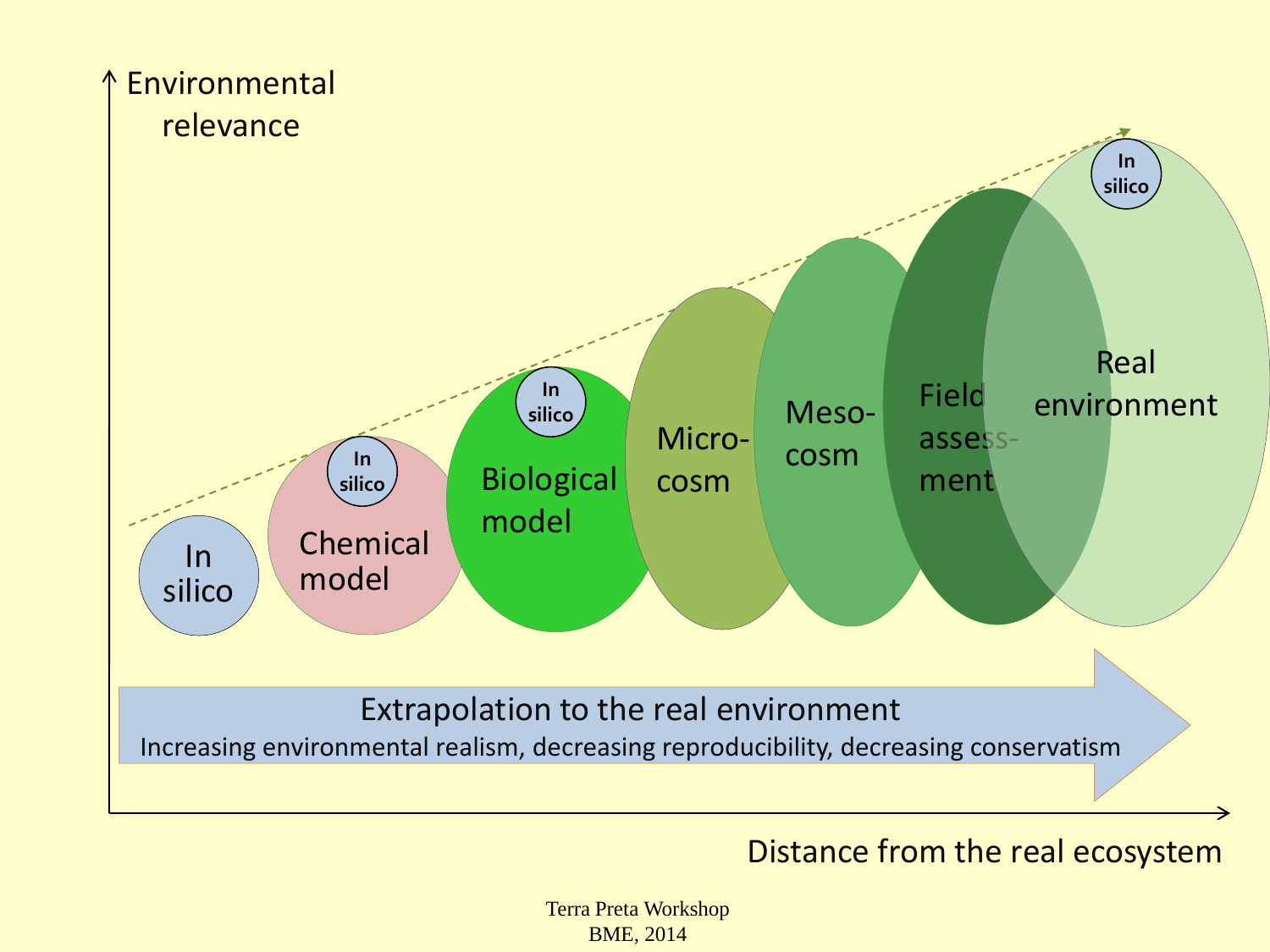### **RESEARCH AND DEVELOPMENT IN EMB GROUP**

### ENVIRONMENTAL ASSESSMENT AND MONITORING

- In situ assessment and testing
- Biomimetic chemical extraction
- Development of new ecotoxicological methods:
	- Agar-diffusion method for screening of metals in soil
	- Microcalorimetry for toxicity assessment
	- Tetrahymena, the single cell animal fo toxicity testing
	- Mesuring the endpoint of heart-rate of Daphnia
	- Rapid plant bioaccumulation test
	- Several direct toxicity testing methods for soil
	- Testing of a realistic worth case by simulation
	- Microcosm testing

### RISK ASSESSMENT

- Tiered approachfor contaminated site asessment
- Risk assessment of contamination from point and diffuse sources
- Generic and targeted risk assessments
- Qualitataive and quantitative risk assessments
- Terra Preta Workshop, BME, 2014 • Examples: Zn-Pb mine, trasformer oil contaminated sites, red mud flooded area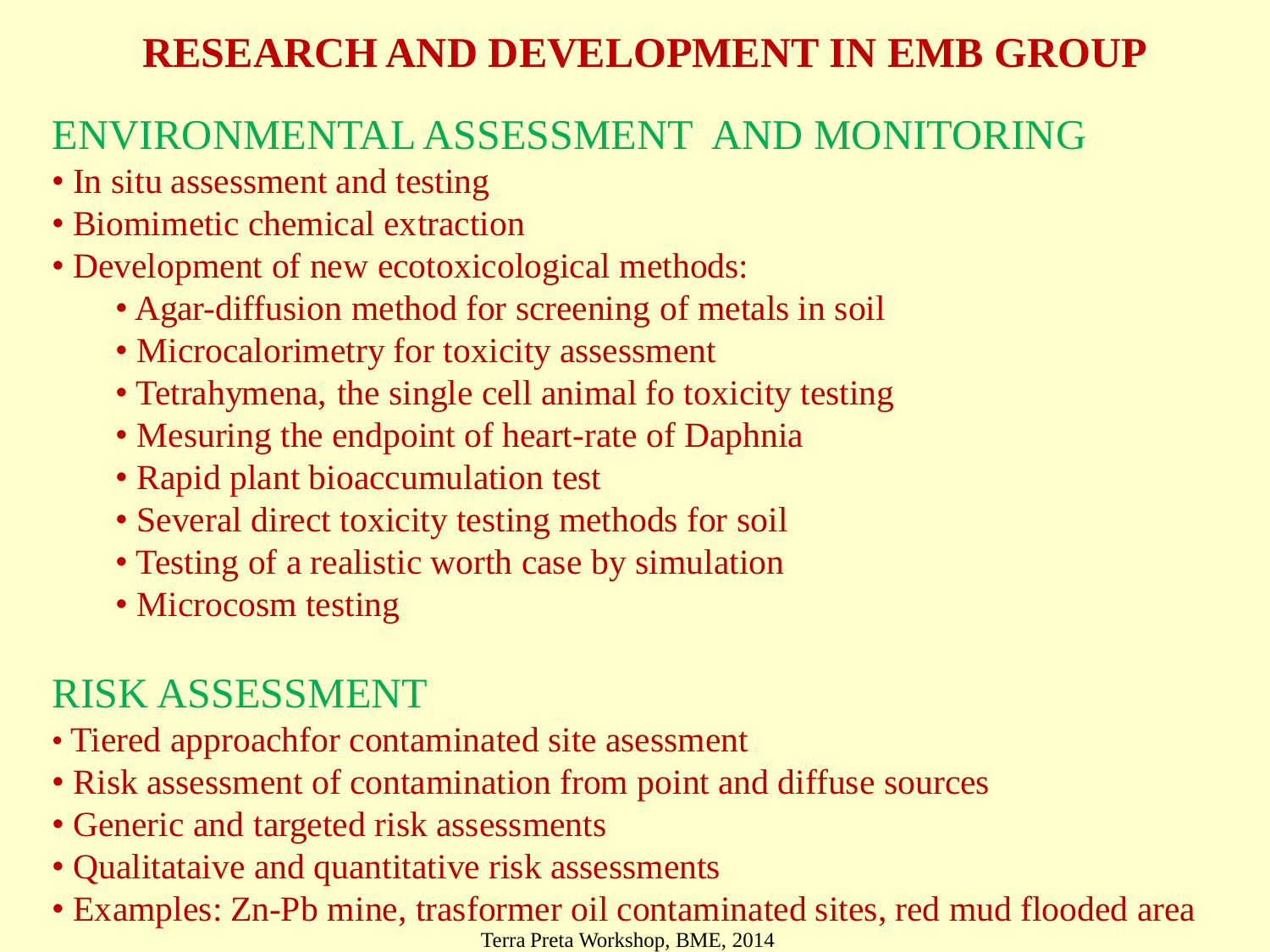### **RESEARCH AND DEVELOPMENT IN EMB GROUP**

### RISK REDUCTION

- In situ soil/groundwater remediation: hydrocarbons, chlorinated solvents, metals
- Bioremediation methods
	- Aerob biodegradation based methods, phytoremediation
- Combined chemical and bioremediation
	- CDT: cyclodextrine enhanced mobilization & biodegradation based remediation
	- CCP: combined chemical and phytostabilization of metal contaminated sites
- Waste management combined with soil enhancement and remediation
	- SOILUTIL Project: waste utilization for soil, databases, technologies, e.g.
		- Flay ash for the stabiliztaion of metal contaminated soil
		- Red mud for metal stabilization in soil
		- Organic waste for amending soil structure, water and nutrient regime

### RISK MANAGEMENT

- Development of decision support tools
- Databases, knowledge bases
- Complex evaluation & verification of management tasks in prospective and retrospective ways

### LEGISLATION

- Chemicals
- Contaminated land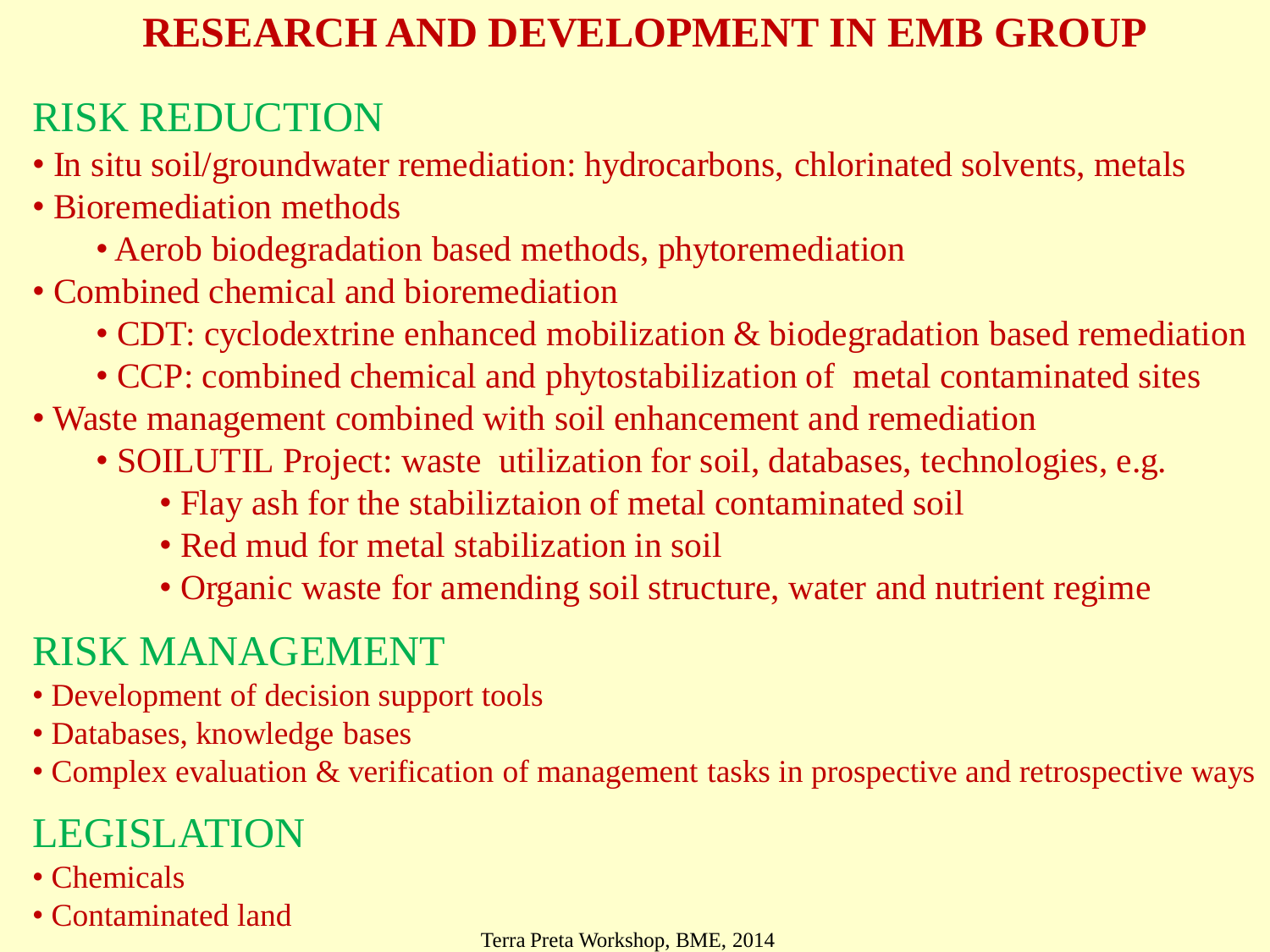## **The red mud flood of Ajka ‒ Kolontár**







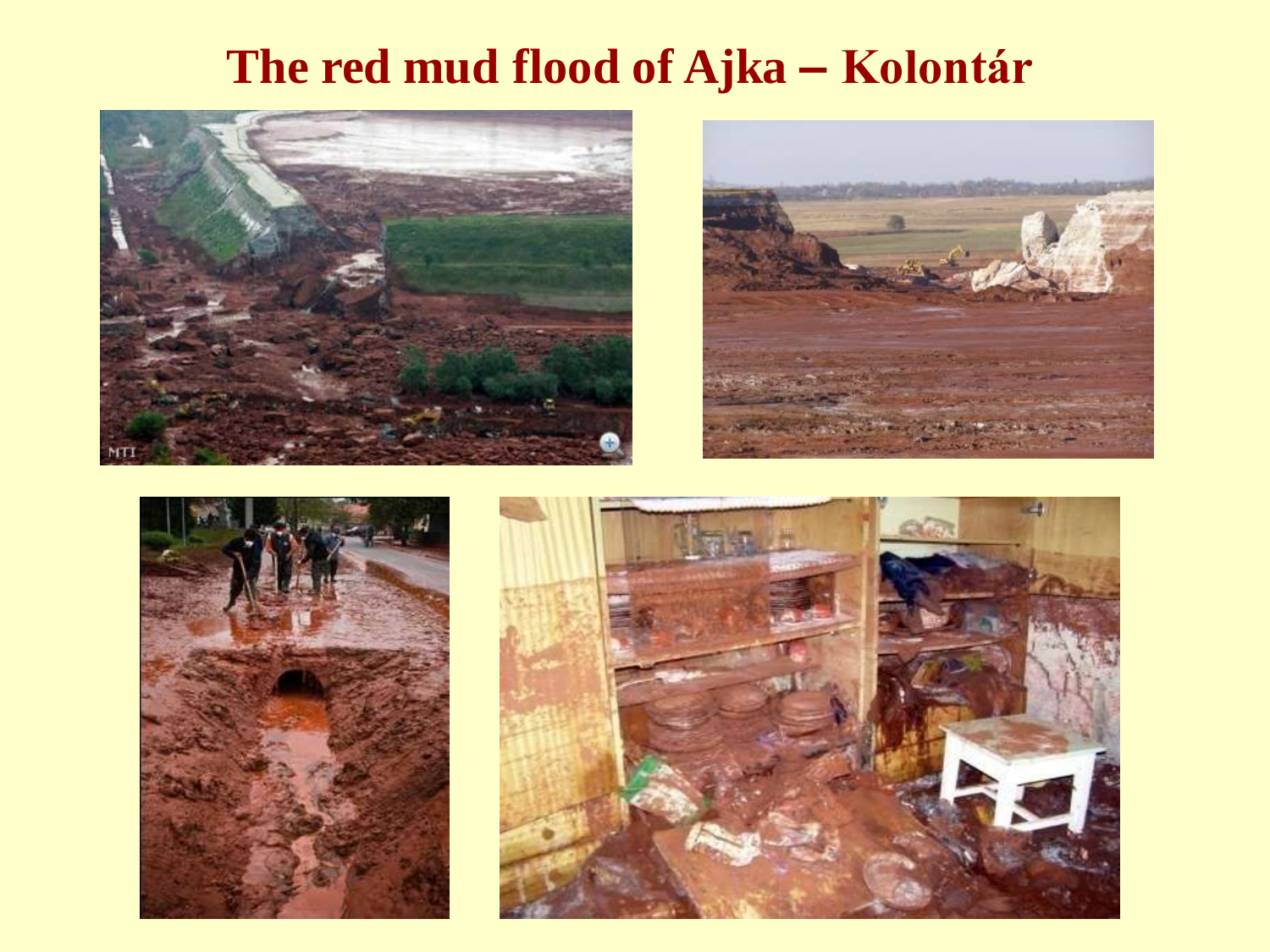### **The red mud flood of Ajka ‒ Kolontár**

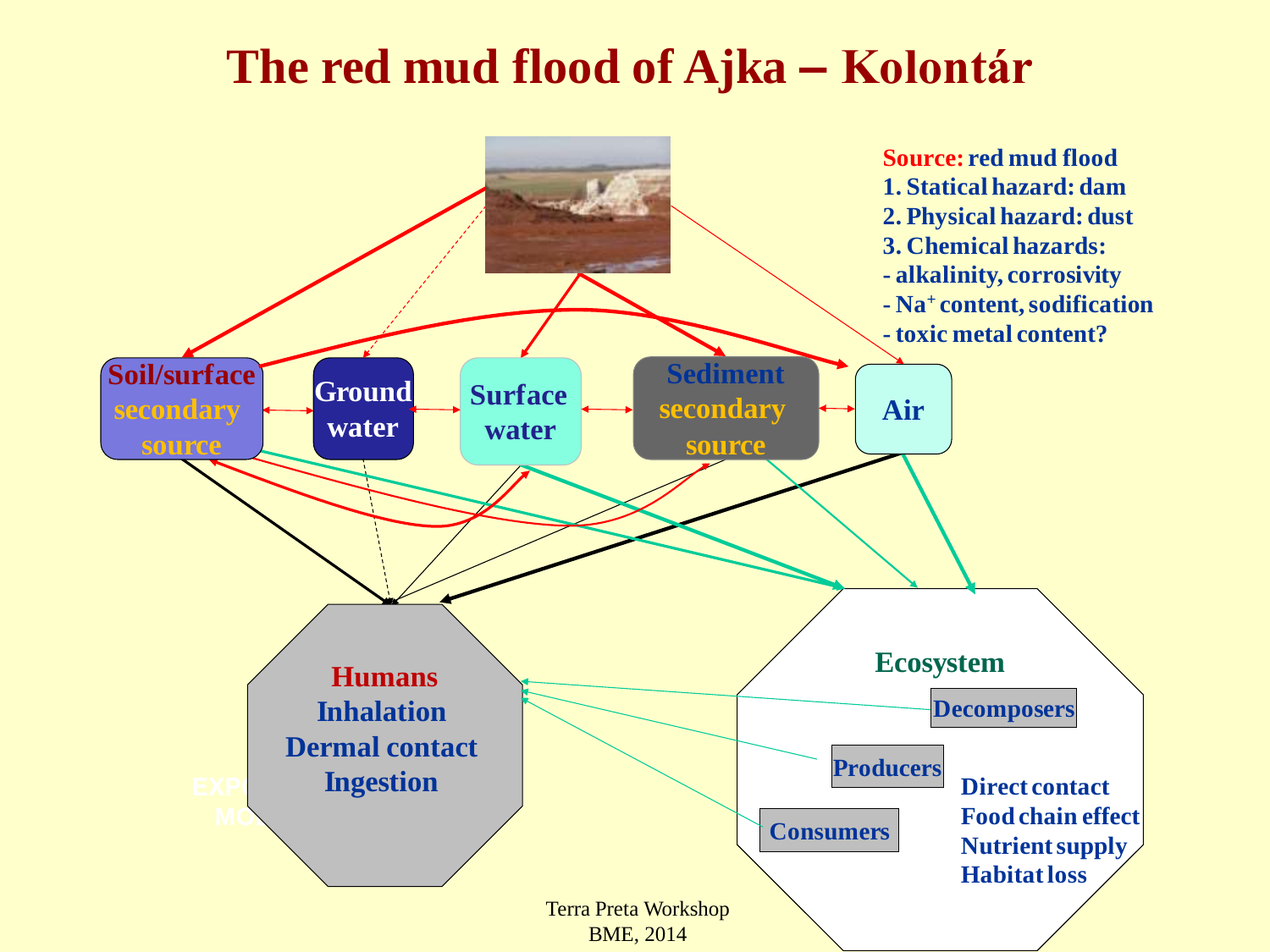## Microbial cell numbers in soil after RM incorporation in 0–60%

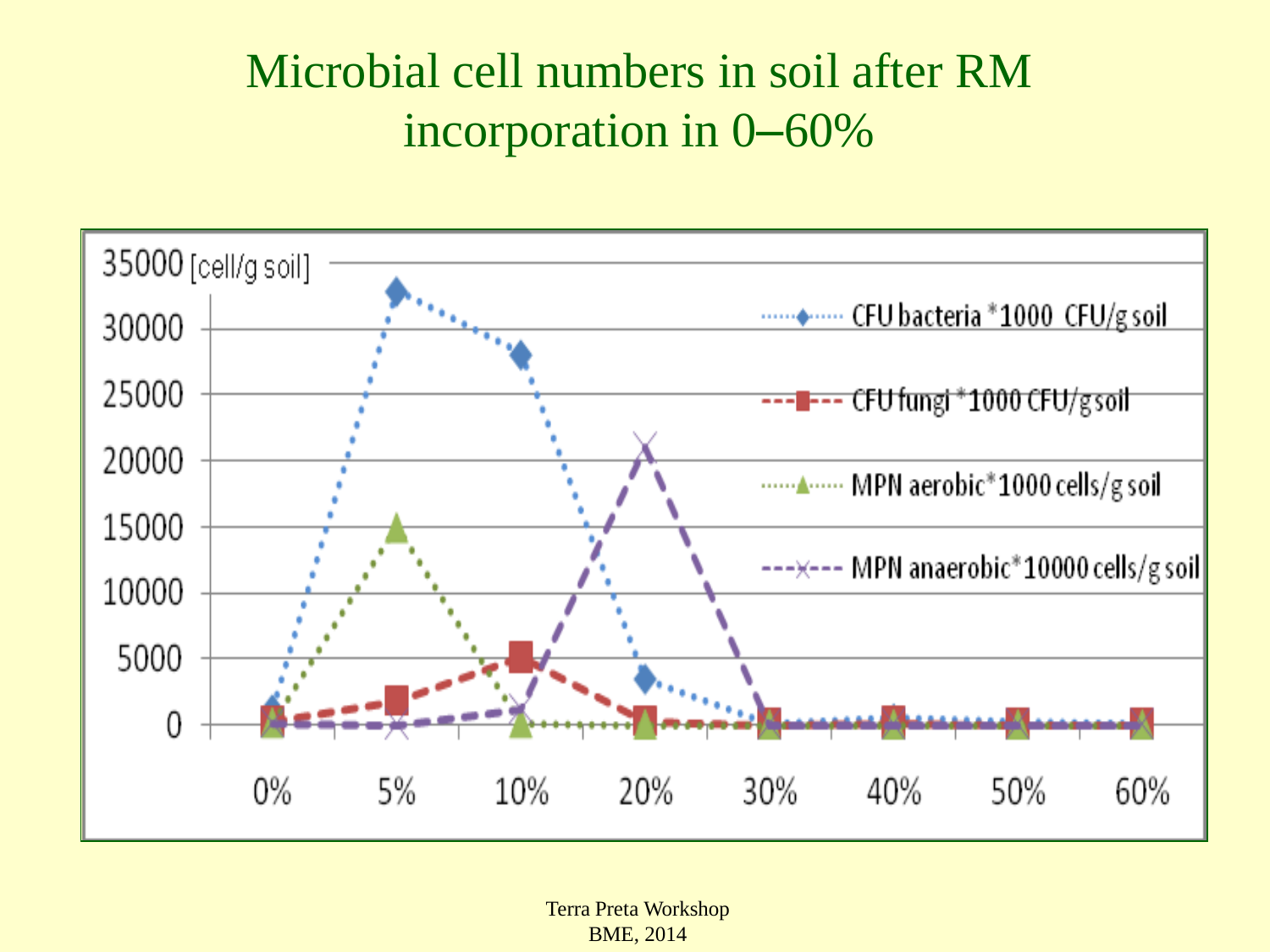### Inhibition of seed germination and plant root and shoot growths in soil after RM incorporation in 0─60%

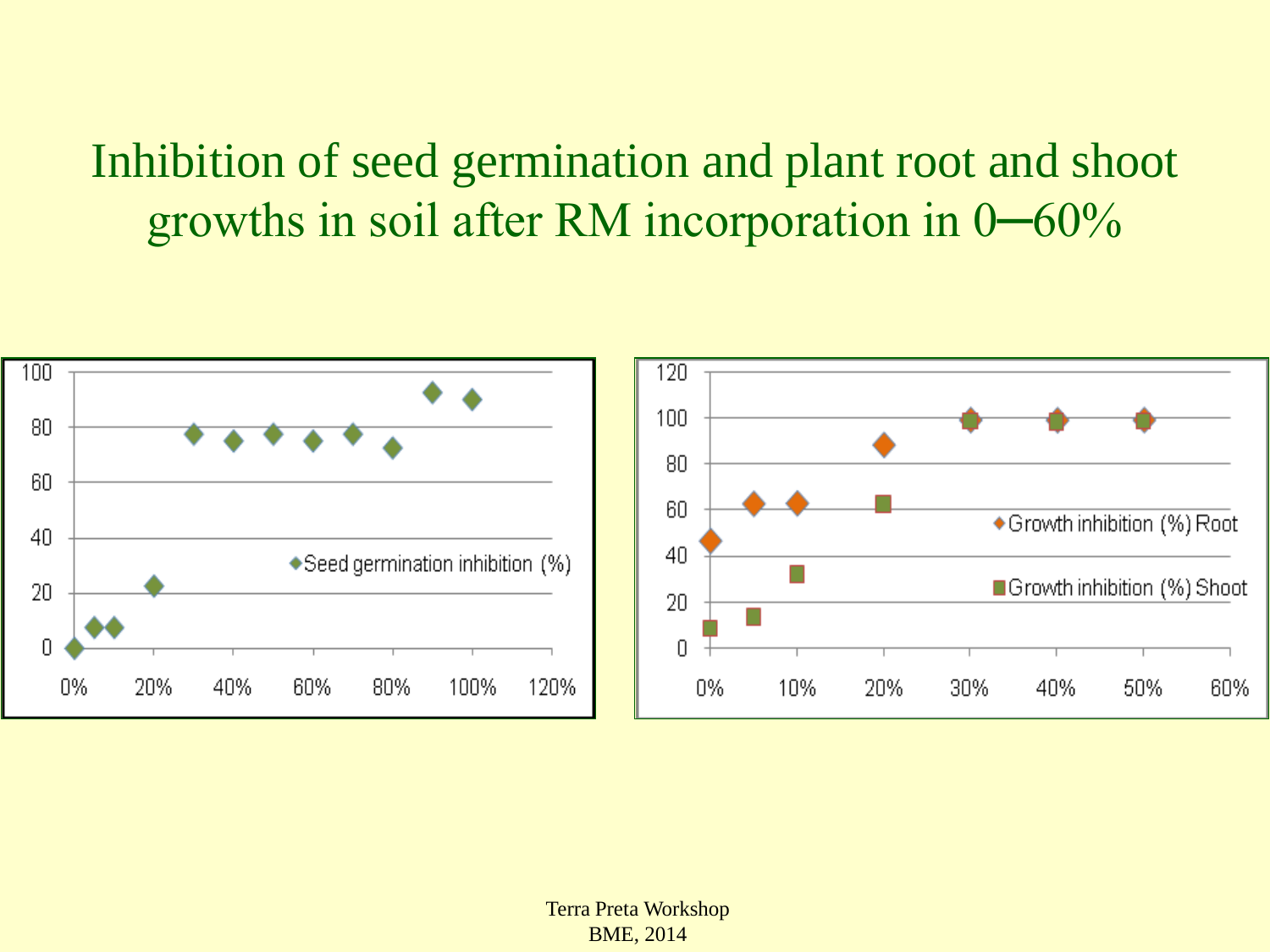## Inhibition of collembola in soil after RM incorporation in 0–100%

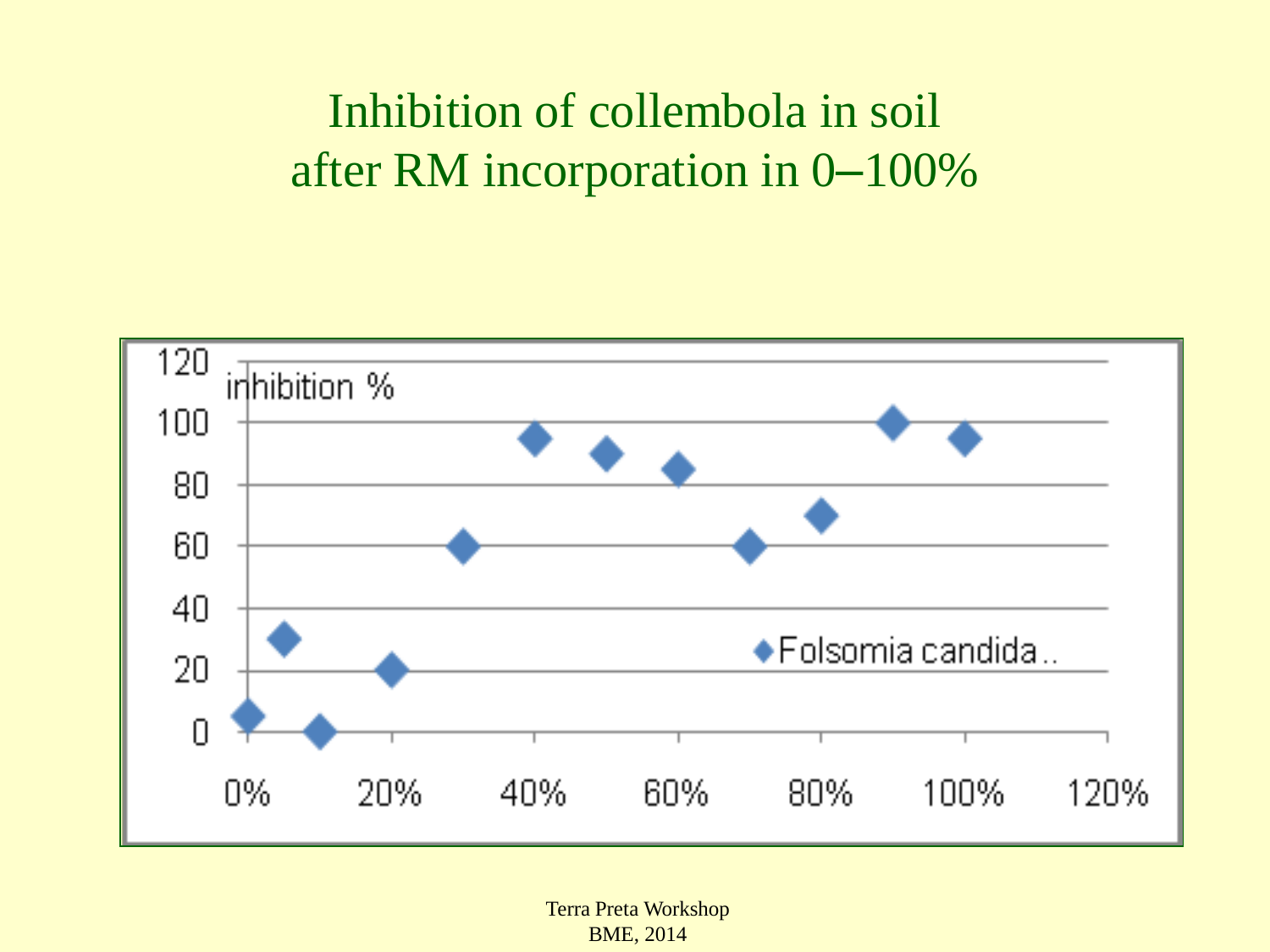# **SOILUTIL**

### **Waste application on soil ‒ management concept and results**



### Research and Development Project 2009–2013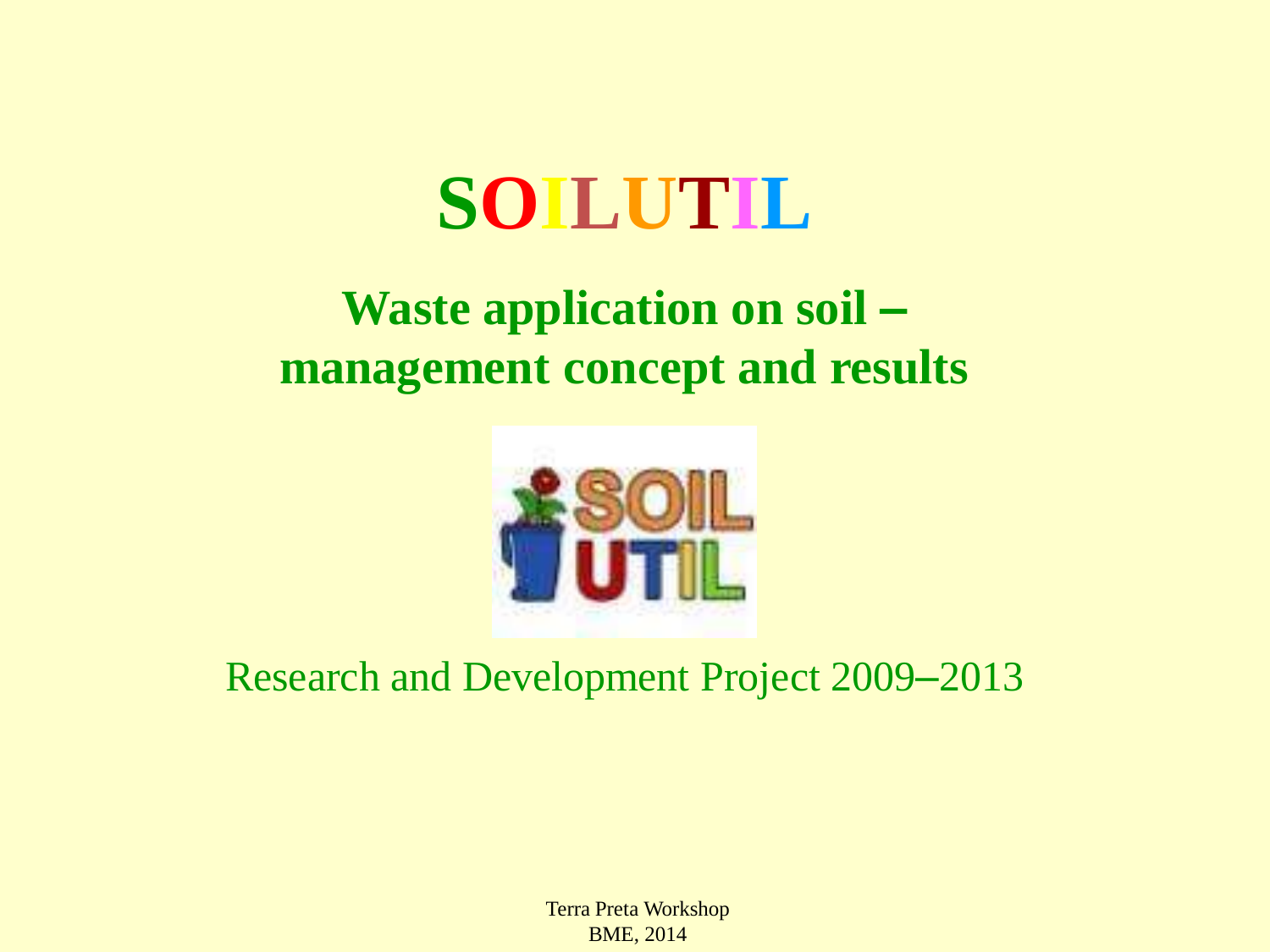# **RISK MANAGEMENT OF WASTE UTILISATION ON SOIL**

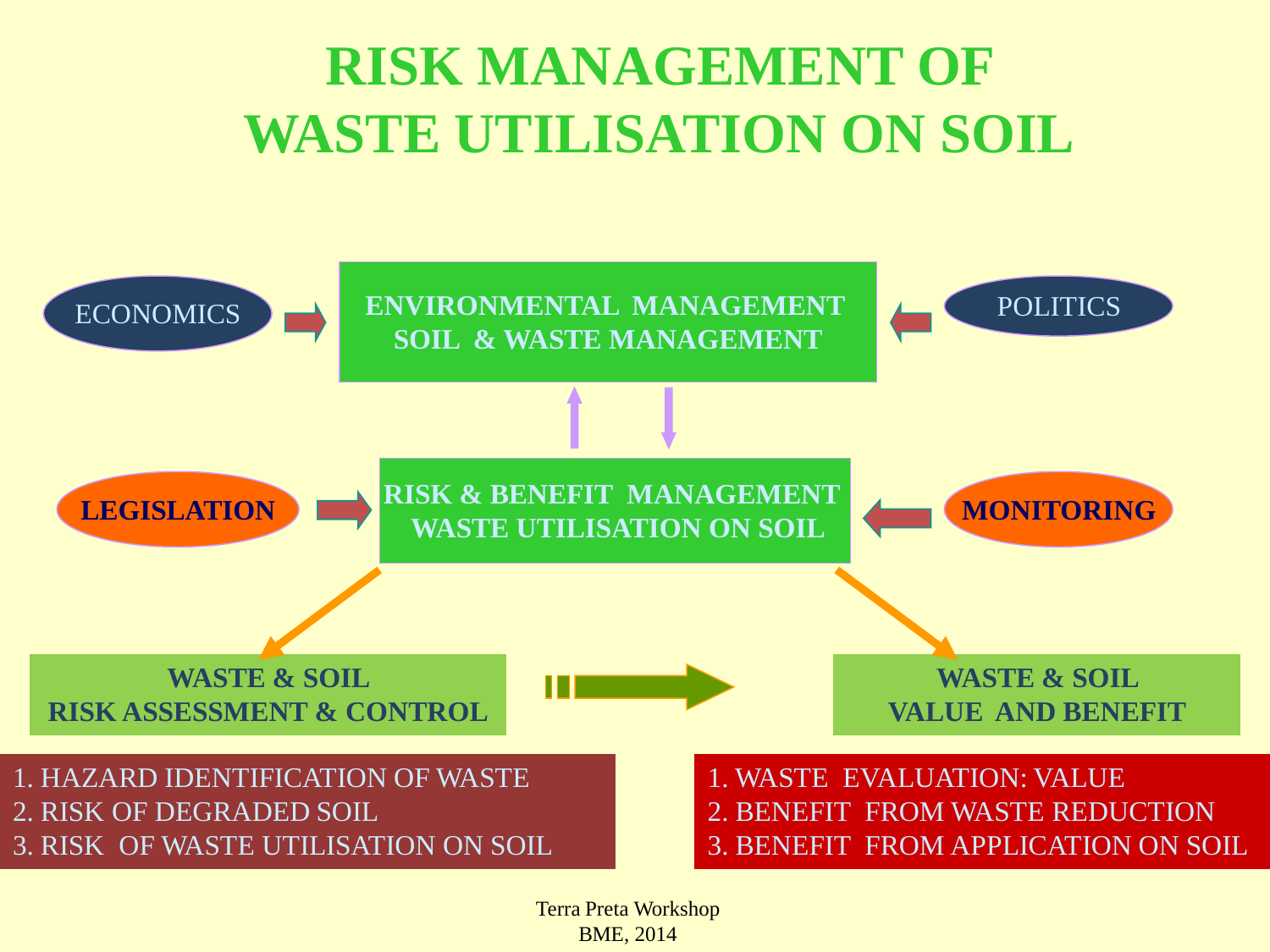#### WASTE UTILISATION ON SOIL

Waste pre-treatment: comminution, selection, fractionation

Soil amelioration: sandy soil, compacted soil, low humus soil

Soil amelioration : low nutrient soils

Nutrient supply: for plants with special needs

Erosion control by physical stabilisation: soil-texture development

Erosion control by biological stabilisation: humus-content & vegetation

Remediation of contaminated soil

Soil remediation by chemical stabilisation: metal contaminated soil

Cultivation medium from waste

Geotechnical constructions: for water-permeable sealing

Geotechnical constructions: capillary barriers and capillary layers

Waste elimination in the soil by biological  $CO_2$  sequestration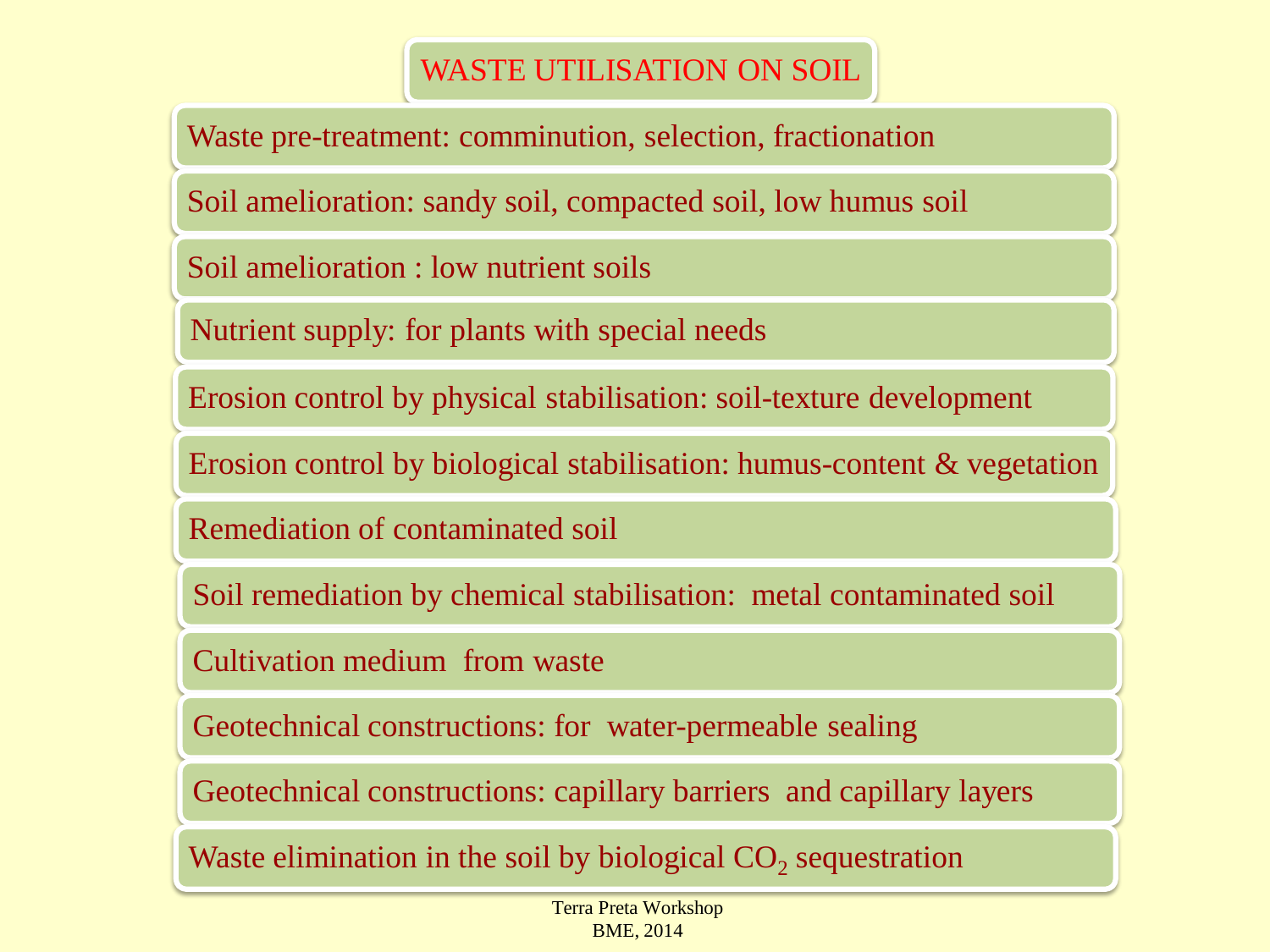# FLY ASH TREATMENT OF METAL CONTAMINATED AND DEGRADED ACIDIC SOIL/ROCK

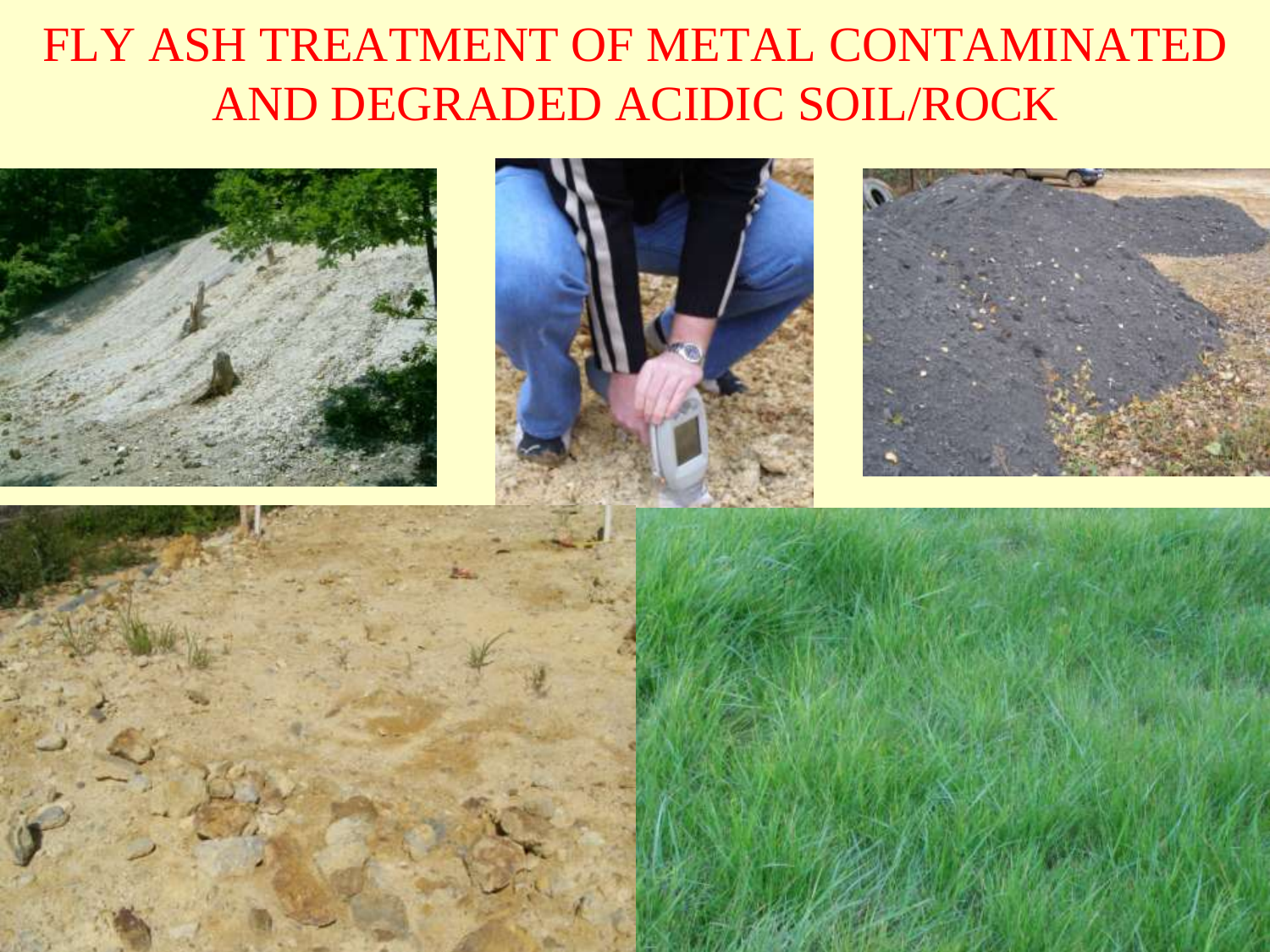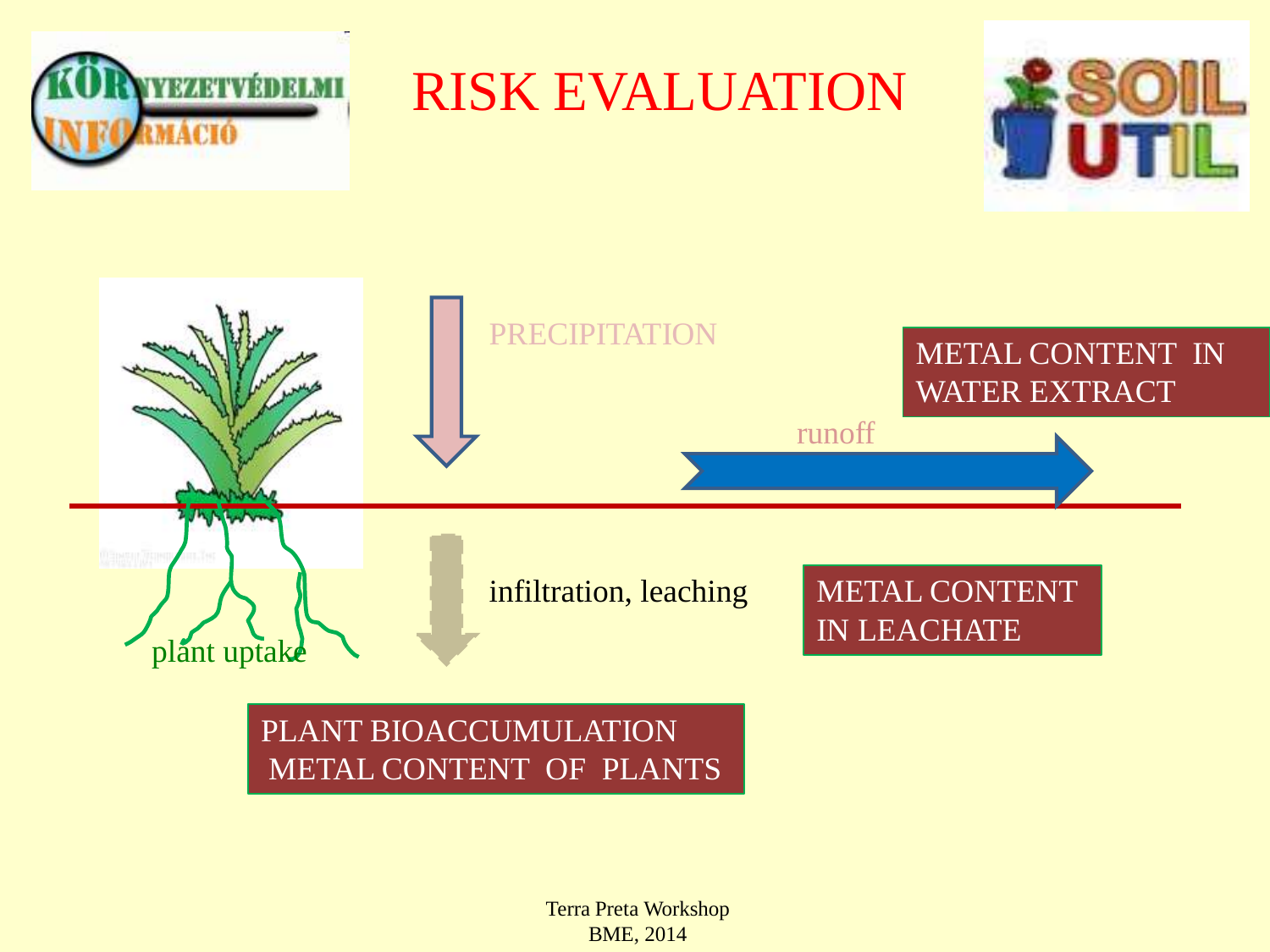### FLY ASH TREATED METAL-CONTAMINATED AND DEGRADED ACIDIC SOIL/ROCK FIELD DEMONSTRATION

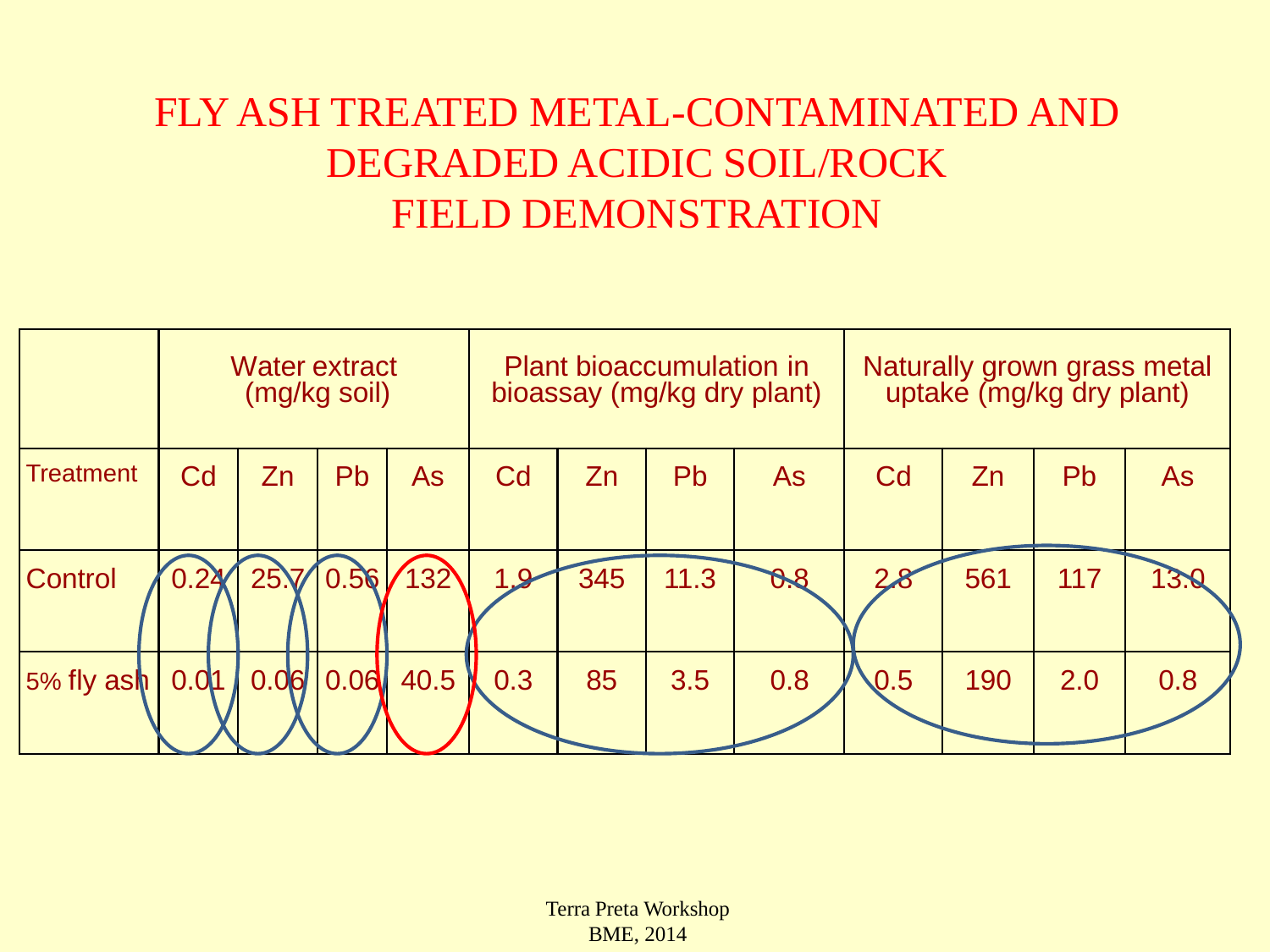### RED-MUD TREATED METAL-CONTAMINATED AND DEGRADED ACIDIC SOIL/ROCK MICROCOSM TEST

|                | Water extractable metal<br>in soil |           | <b>Contaminated soil</b> |     |
|----------------|------------------------------------|-----------|--------------------------|-----|
|                |                                    |           | plant uptake in bioassay |     |
|                | mg/kg                              |           | mg/kg plant              |     |
|                | Cd                                 | <b>Zn</b> | Cd                       | Zn  |
| <b>Control</b> | 0.01                               | 0.48      | 2.2                      | 119 |
| 5% red-mud     | < 0.004                            | 0.10      | 0.35                     | 88  |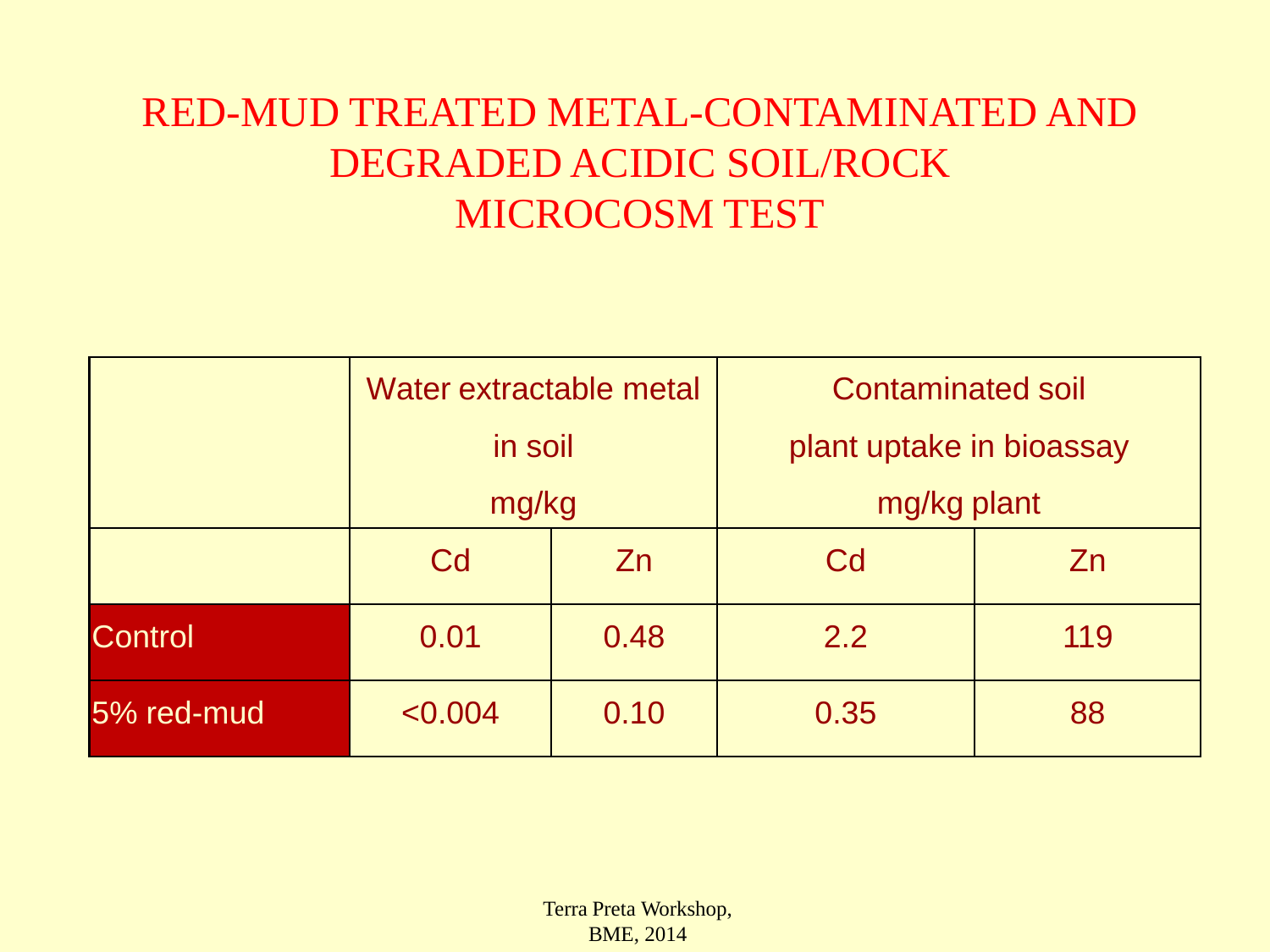# BIOLOGICAL CO<sub>2</sub> SEQUESTRATION

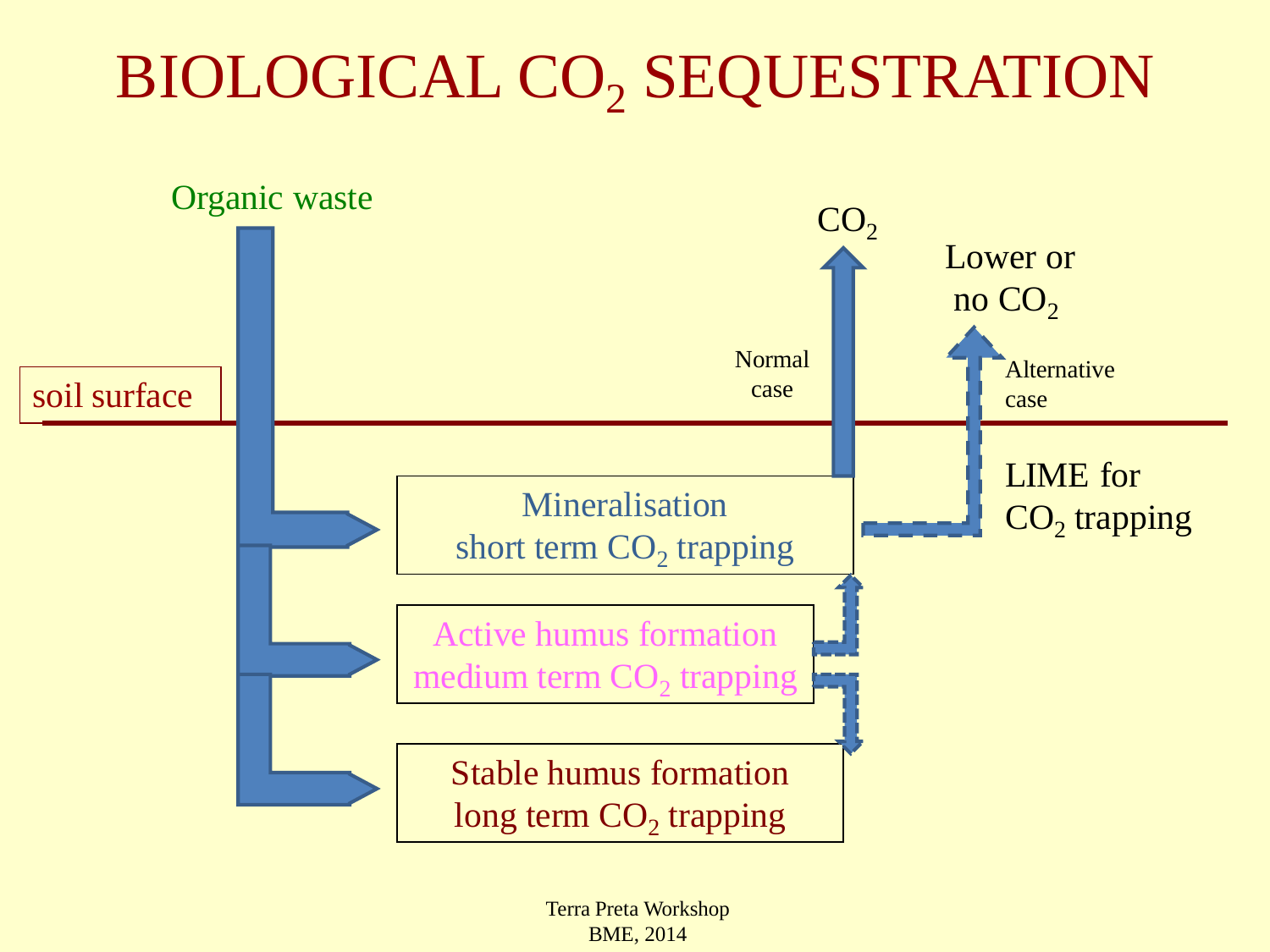# CO<sub>2</sub> PRODUCTION AND CELL **CONCENTRATION** OILY WASTE APPLICATION ON SOIL

| <b>Treatment</b>             | CO <sub>2</sub><br>discharge<br>(mmol) | Cell-<br>concentration<br>$\left( \text{cell/g soil} \right)$ | Specific CO <sub>2</sub> discharge<br>(mmol/cell $10^{10}$ ) |
|------------------------------|----------------------------------------|---------------------------------------------------------------|--------------------------------------------------------------|
| Control                      | 1.0                                    | $9.0 \times 10^6$                                             | 2.0                                                          |
| 5% oily<br>waste             | 1.9                                    | $7.5 \times 10^7$                                             | 0.5                                                          |
| 5% oily<br>$waste +$<br>lime | 1.2                                    | $2.3 \times 10^8$                                             | 0.1                                                          |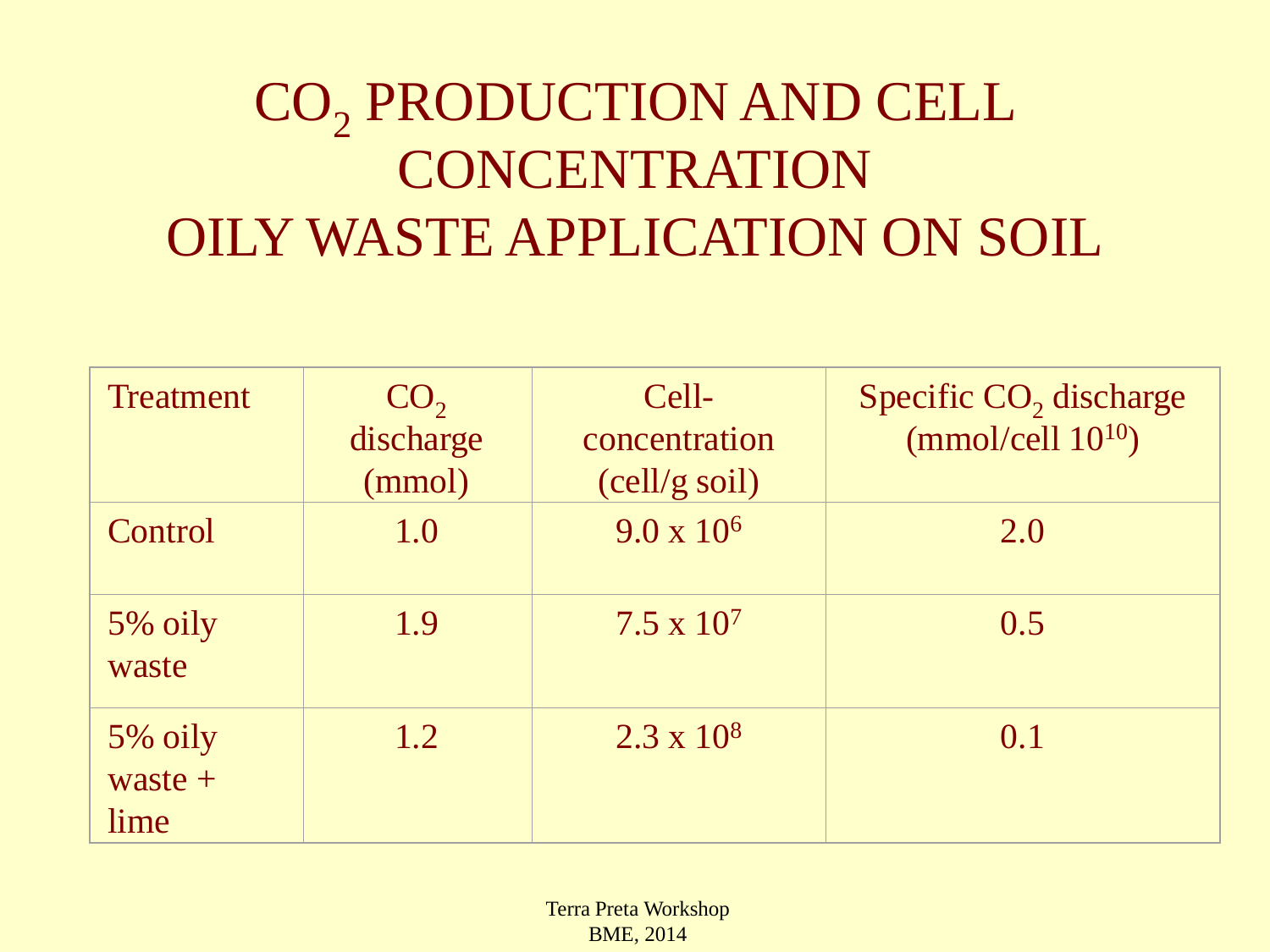### **EVALUATION OF WASTES**

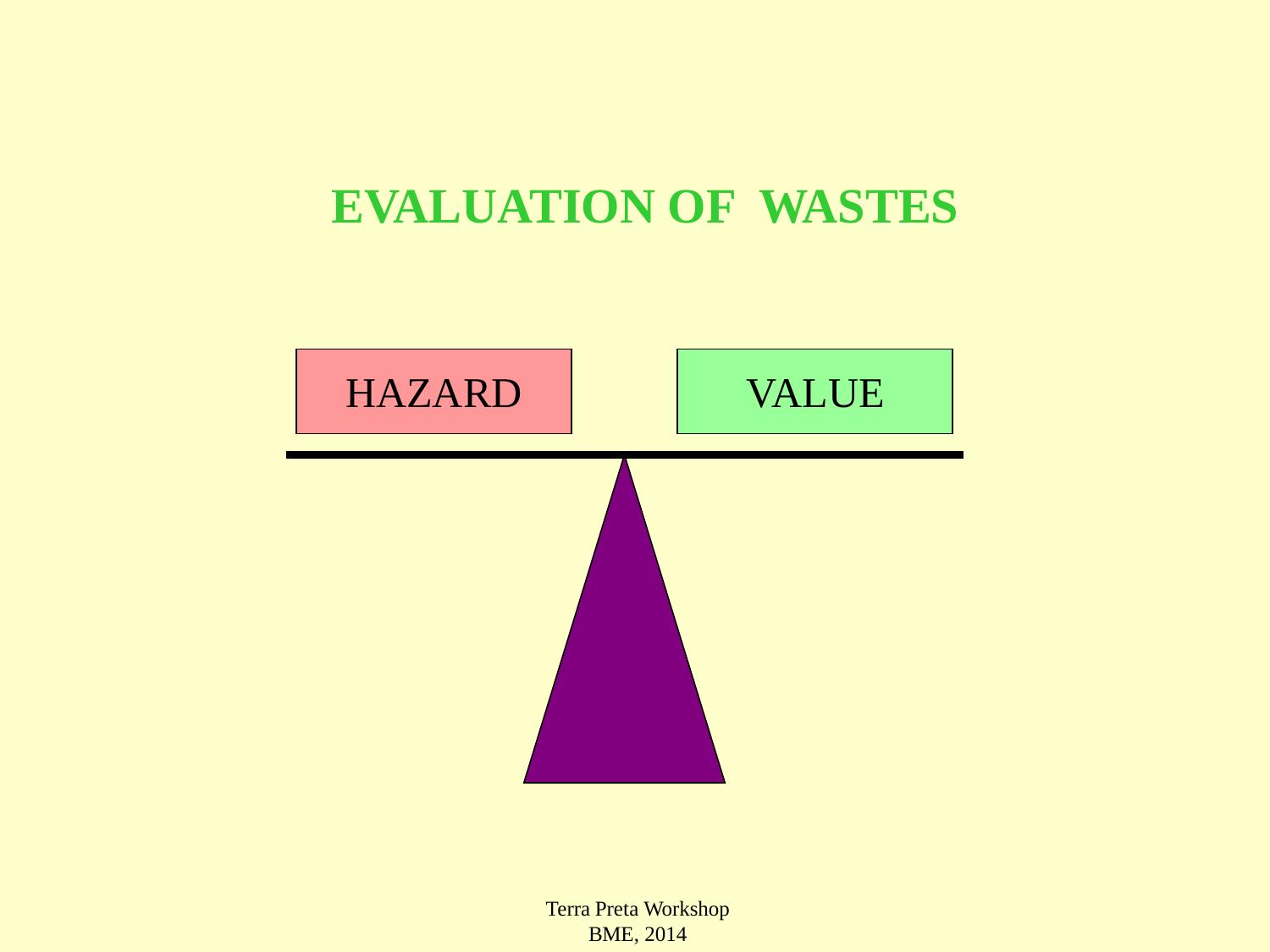### DIFFERENTATION BETWEEN HAZARD AND RISK

Wastes are handled today based on their default hazard, which is in contrast with the risk based approach.

The same (hazardous) waste pose different scale of risk depending on soil type and land use.

Time is an important factor too for biodegradable waste and waste applied as plant nutrients.

The right decision can be made only based on the quantified risks and benefits of the waste at the place of application.

Risks and benefits can be calculated based on the substance/material contents of the waste. It means that similar to chemical substances (under REACH regulation) the existing risk should be controlled.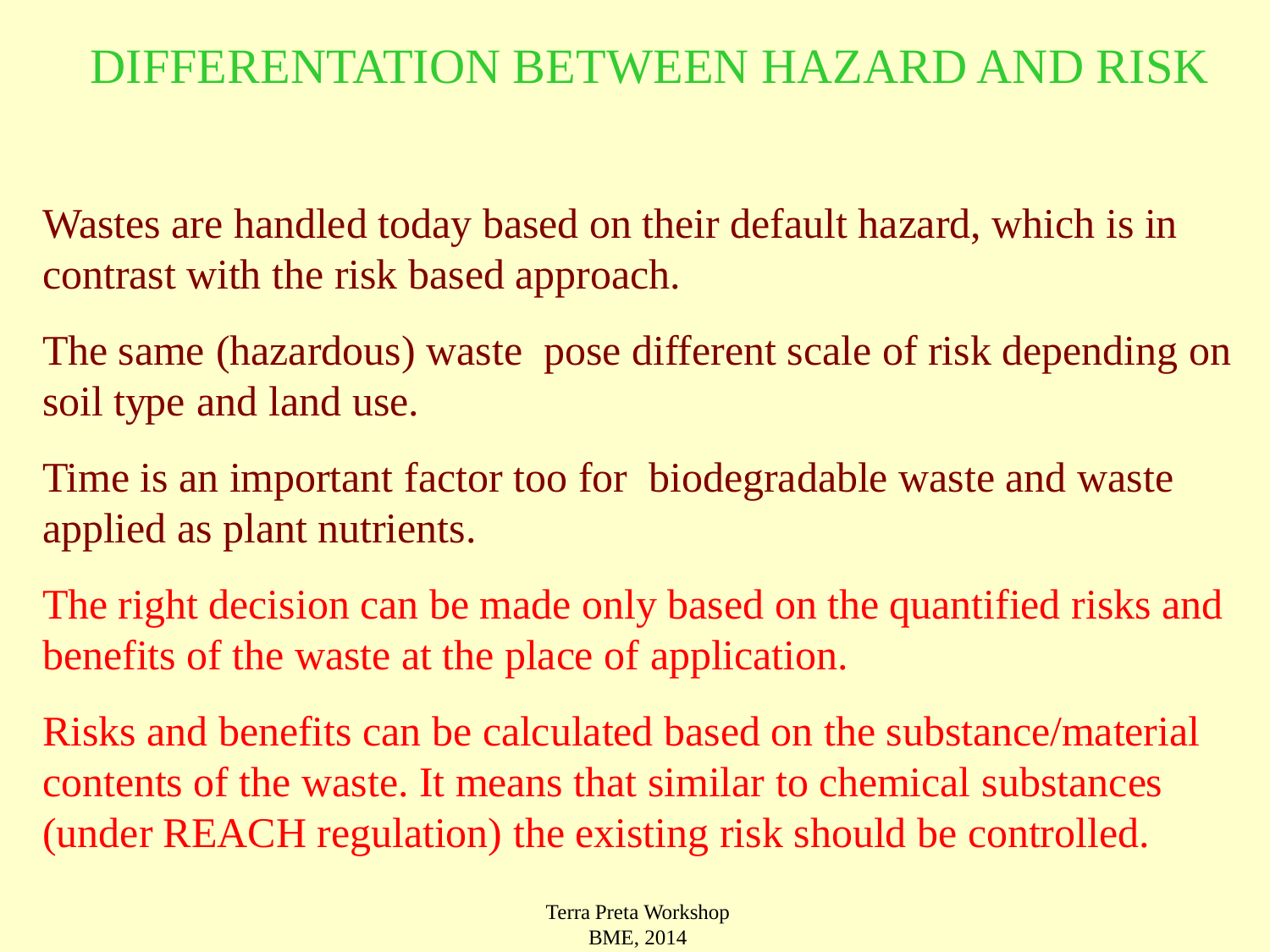### **ASSESSMENT OF WASTE APPLICATION ON SOIL**

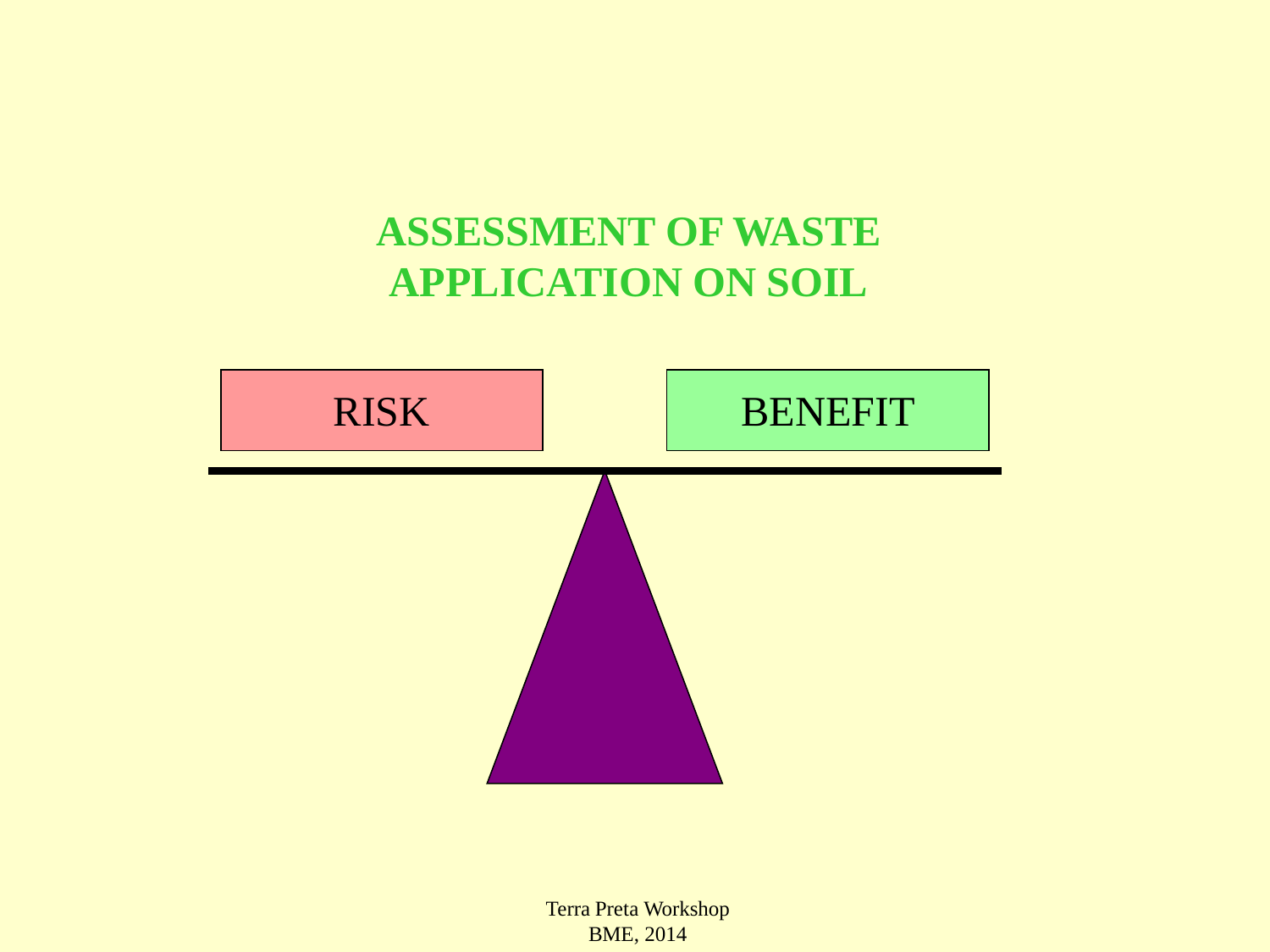### Environmental risk management of waste utilisation on soil

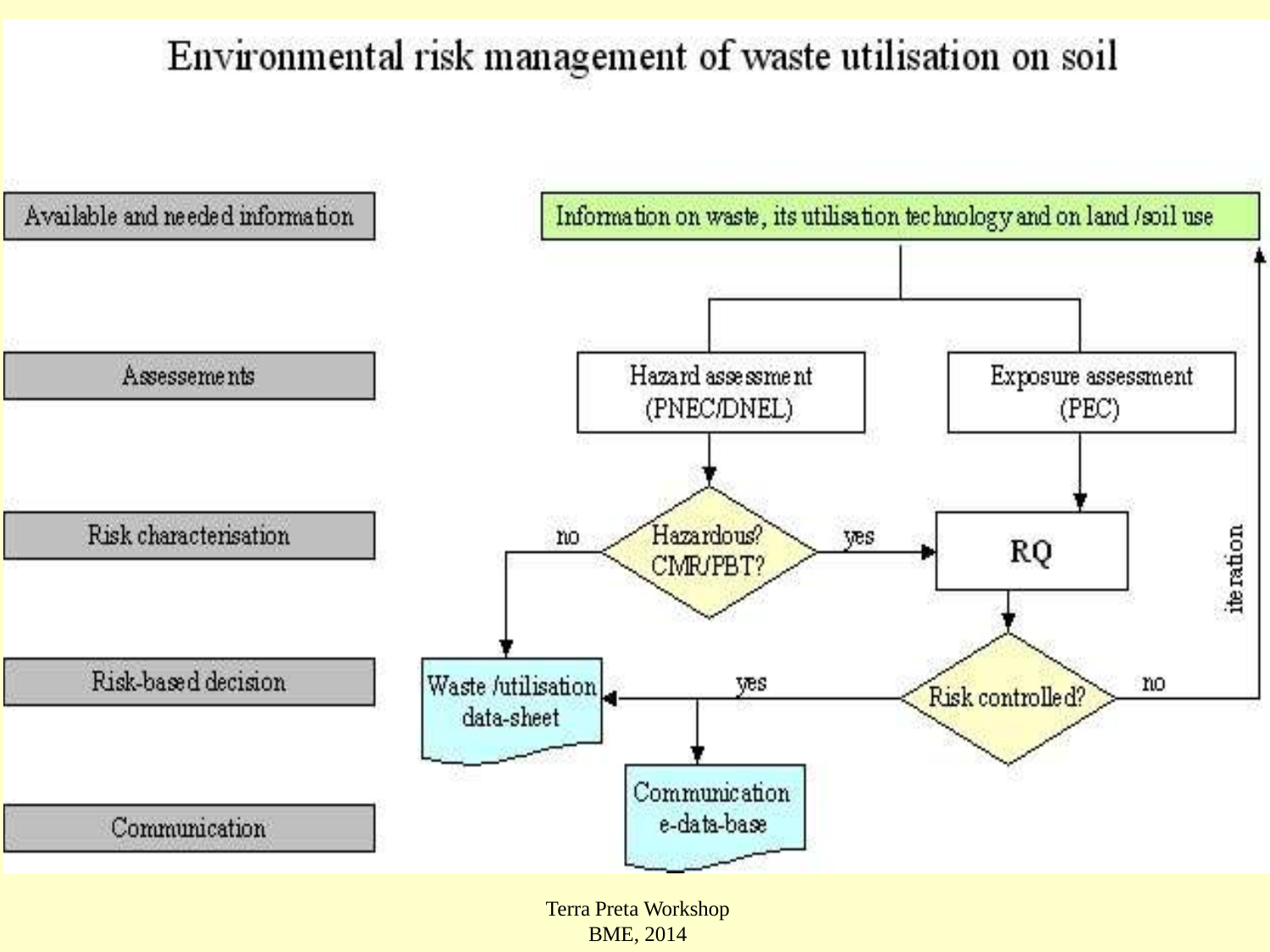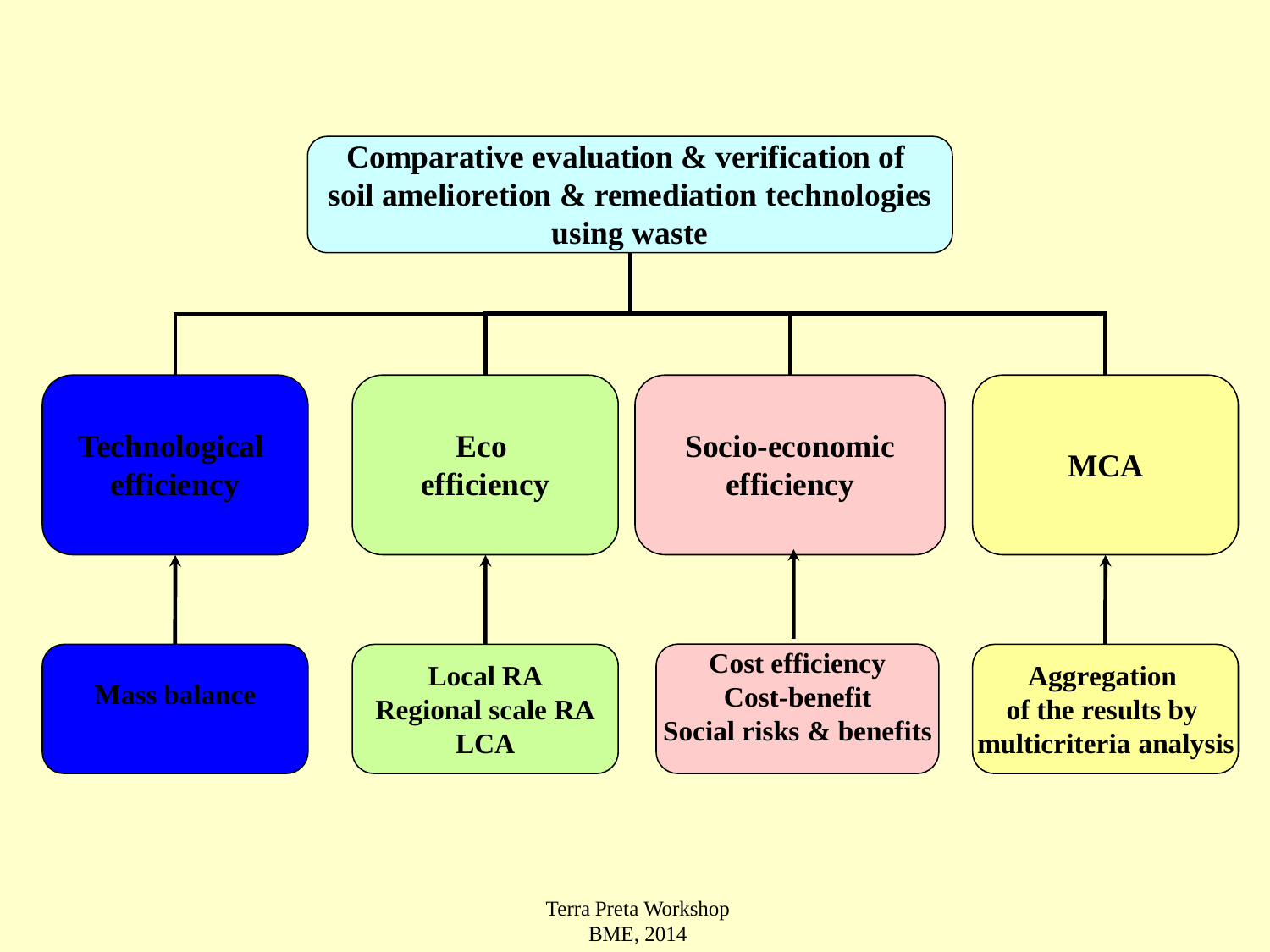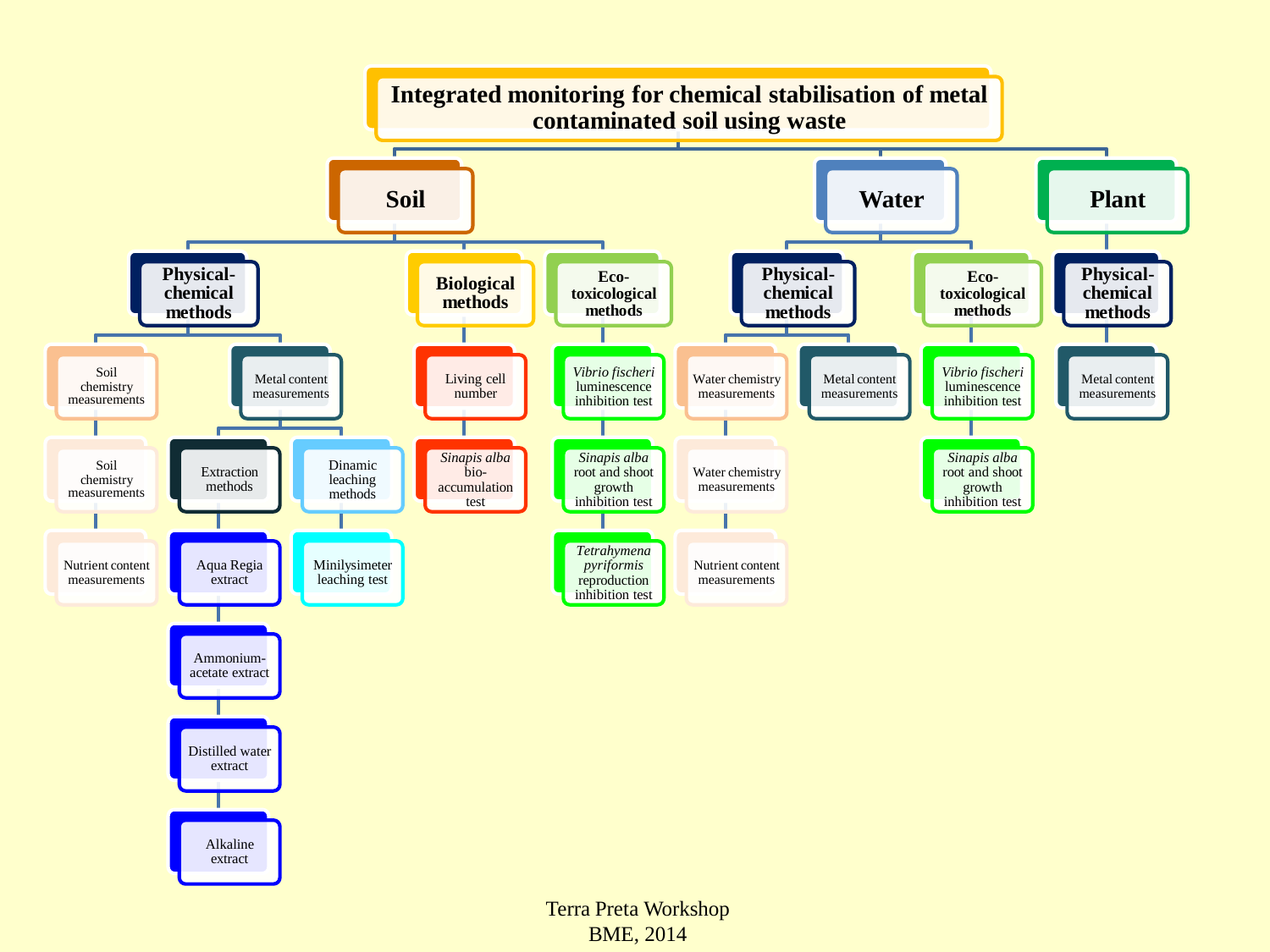

### Deliverables



### INVENTORY OF SOIL DEGRADATION AND THREATS SOIL EVALUATION MAPS – DATABASE



INVENTORY OF WASTE PRODUCTION WASTE MAPS – DATABASE

DEMO & INVENTORY OF TECHNOLOGIES & APPLICATIONS INTERGRATED TECHNOLOGY MONITORING VERIFICATION OF WASTE APPLICATION ON SOILS GAL BACKGROUND: RISK BASED WASTE MANAGEMENT INSTEAD OF WASTE: SUBSTANCE, PRODUCT, BY-PRODUCT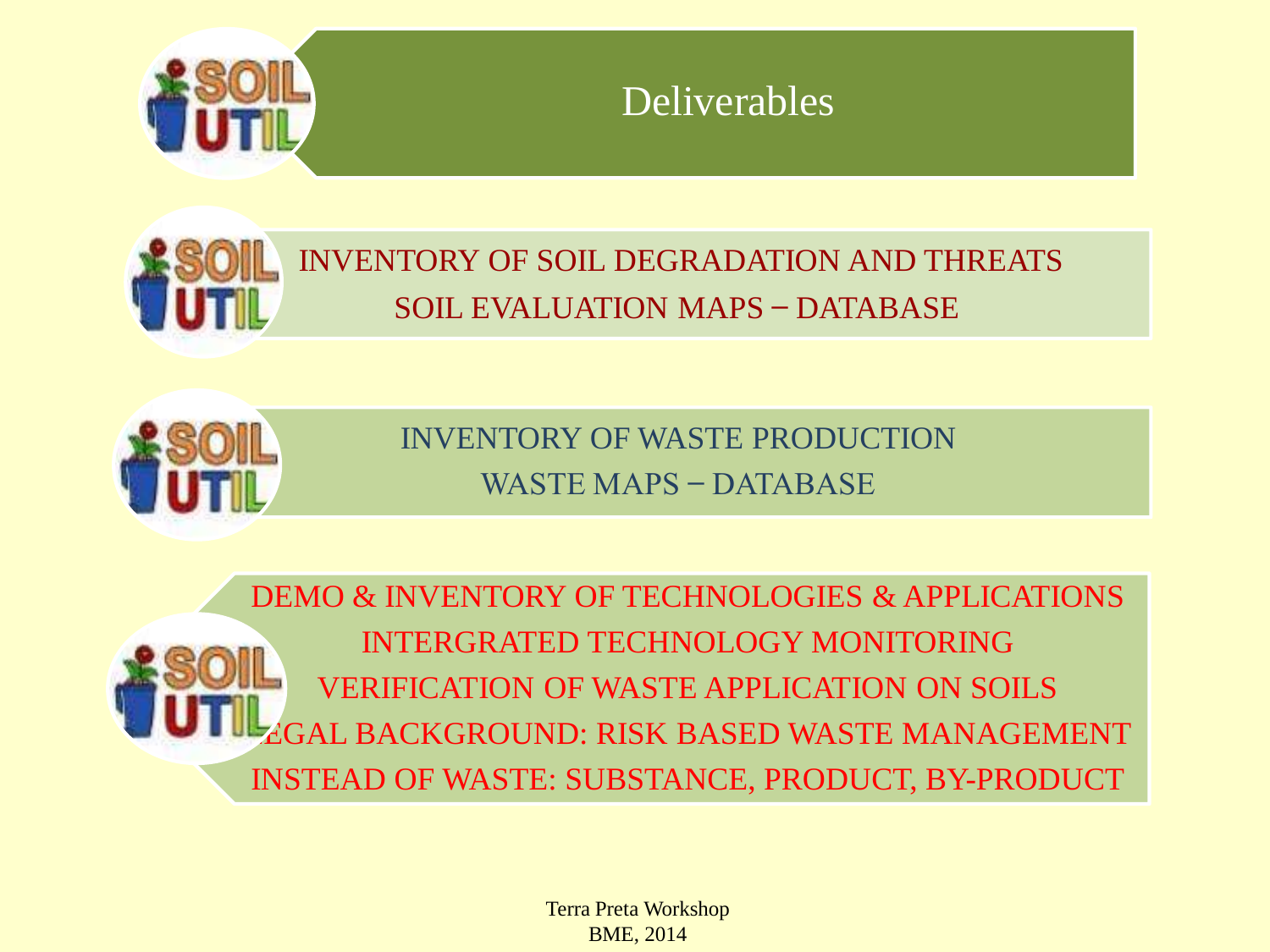# THANKS FOR YOUR ATTENTION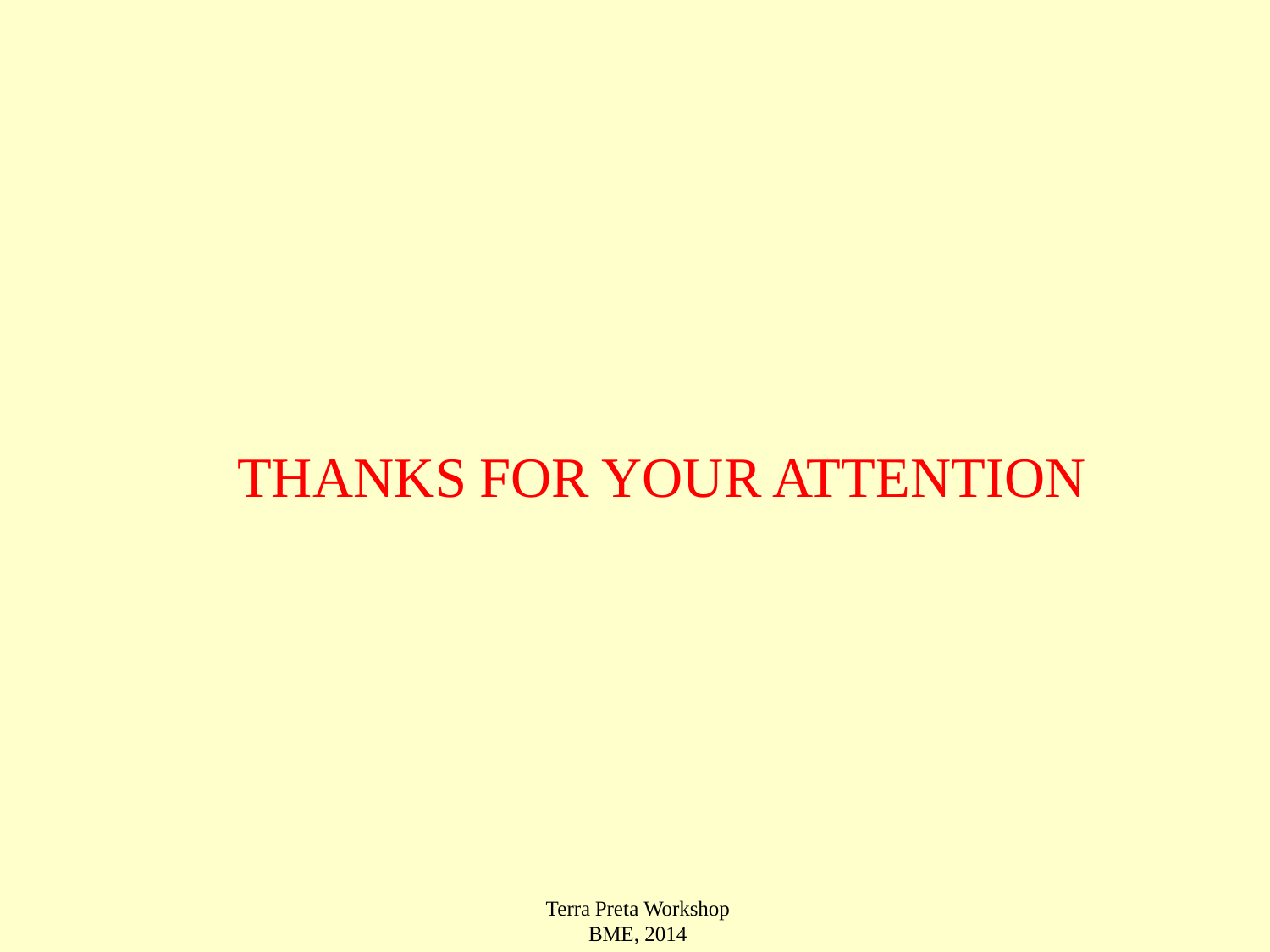### Metal contaminated soil and mine waste stabilization with red mud

| <b>Treated medium</b>        | <b>Soil</b> | <b>Mine waste</b> |
|------------------------------|-------------|-------------------|
| Red mud $(\%)$               | 5           | 5                 |
| pH untreated                 | 6,5         | 6,9               |
| pH treated                   | 7,1         | 7,1               |
| Acetate extracted Cd (mg/kg) |             |                   |
| Untreated                    | 1,24        | 3,28              |
| Treated                      | 1,03        | 1,87              |
| Decrease $(\% )$             | 13          | 40                |
| Acetate extracted Zn (mg/kg) |             |                   |
| Untreated                    | 187         | 354               |
| <b>Treated</b>               | 97          | 128               |
| Decrease $(\% )$             | 46          | 62                |
| Water extracted Cd (mg/kg)   |             |                   |
| Untreated                    | 0,020       | 0,042             |
| <b>Treated</b>               | 0,010       | 0,006             |
| Decrease $(\% )$             | 48          | 85                |
| Water extracted Zn (mg/kg)   |             |                   |
| Untreated                    | 2,27        | 2,38              |
| Treated                      | 0,645       | 0,331             |
| Decrease $(\% )$             | 70          | 85                |

| <b>Treated medium</b>   | <b>Soil</b>    | <b>Soil</b> |
|-------------------------|----------------|-------------|
| Red mud $(\%)$          | $\overline{2}$ | 5           |
| Plant root growth (mm)  |                |             |
| Untreated               | 8.6            | 8.6         |
| Treated                 | 9.8            | 12.1        |
| Increase $(\% )$        | 14             | 41          |
| Plant shoot growth (mm) |                |             |
| Untreated               | 17.9           | 17.9        |
| Treated                 | 19.1           | 26.0        |
| Increase $(\% )$        |                | 45          |